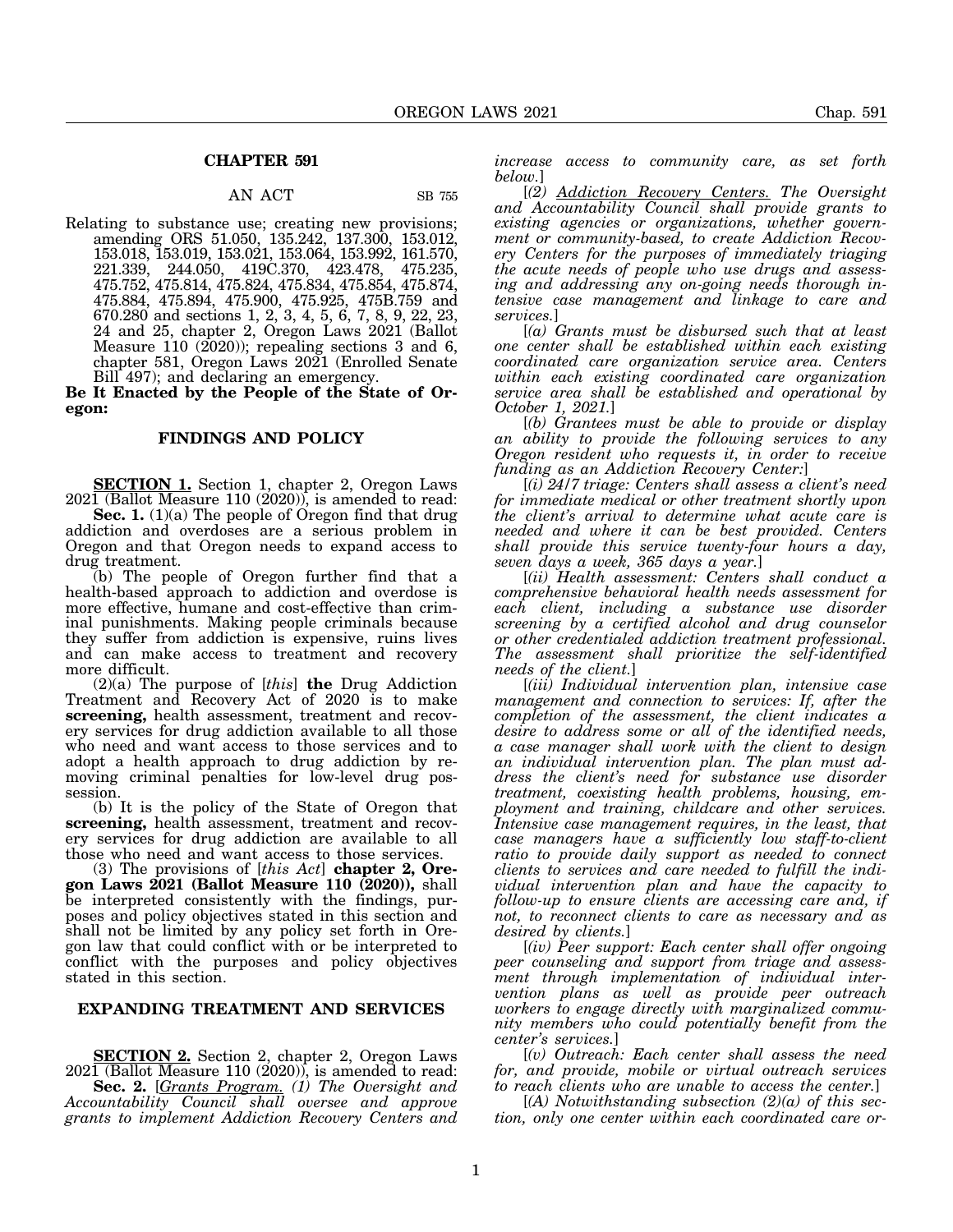*ganization service area is required to provide the triage assessments set forth in subsection (2)(b)(i) of this section.*]

[*(c) All services provided at the centers must be evidence-informed, trauma-informed, culturally responsive, patient-centered, non-judgmental, and centered on principles of harm reduction. The goal of the individual intervention plan and intensive case management shall be to address effectively the client's substance use disorder and any other factors driving problematic behaviors without employing coercion or shame or mandating abstinence.*]

[*(d) The centers shall be adequately staffed to address the needs of people with substance use disorder within their regions as determined by the Oversight and Accountability Council, but must include, at a minimum, at least one person qualified in each of the following categories:*]

[*Certified alcohol and drug counselor or other credentialed addiction treatment professional;*]

[*Intensive case manager; and,*]

[*(C) Peer support specialist.*]

[*(e) Each center shall provide timely verification on behalf of any client who has completed a health assessment, as set forth in subsection (2)(b)(ii) of this section, if the client requests such verification to comply with section 22 or section 23 (2) of this Act.*]

[*(3) Increasing Community Access to Care. The Oversight and Accountability Council shall provide grants to existing agencies or organizations, whether government or community based, to increase access to one or more of the following:*]

[*(a) Low barrier substance use disorder treatment that is evidence-informed, trauma-informed, culturally responsive, patient-centered, and non-judgmental;*]

[*(b) Peer support and recovery services;*]

[*(c) Transitional, supportive, and permanent housing for persons with substance use disorder;*]

[*(d) Harm reduction interventions including, but not limited to, overdose prevention education, access to naloxone hydrochloride and sterile syringes, and stimulant-specific drug education and outreach.*]

[*(4) The council shall prioritize providing grants to community-based nonprofit organizations within each coordinated care organization service area. However, if within any such service area a community-based nonprofit organization does not apply for a grant or grants are not sought within that service area for which services are needed, then the council may request and fund grants to any community care organization or county within that service area.*]

[*(5) Services provided by grantees, including services provided by Addiction Recovery Centers, shall be free of charge to the persons receiving the services. To the extent consistent with applicable law, grantees and service providers may seek and obtain reimbursement for services provided to any person from any insurer or entity providing insurance to that person.*]

**(1) The Oversight and Accountability Council shall oversee and approve grants and funding to implement Behavioral Health Resource Net-** **works and increase access to community care, as set forth below. A Behavioral Health Resource Network is an entity or collection of entities that individually or jointly provide some or all of the services described in subsection (2)(d) of this section.**

**(2)(a) The Oversight and Accountability Council, in consultation with the Oregon Health Authority, shall provide grants and funding to agencies or organizations, whether government or community based, to establish Behavioral Health Resource Networks for the purposes of immediately screening the acute needs of people who use drugs and assessing and addressing any ongoing needs through ongoing case management, harm reduction, treatment, housing and linkage to other care and services. Recipients of grants or funding to provide substance use disorder treatment or services must be licensed, certified or credentialed by the state, including certification under ORS 743A.168 (7), or meet criteria prescribed by rule by the Oversight and Accountability Council under section 4, chapter 2, Oregon Laws 2021 (Ballot Measure 110 (2020)). A recipient of a grant or funding under this subsection may not use the grant or funding to supplant the recipient's existing funding.**

**(b) The council and the authority shall ensure that residents of each county have access to all of the services described in paragraph (d) of this subsection.**

**(c) Applicants for grants and funding may apply individually or jointly with other network participants to provide services in one or more counties.**

**(d) A network must have the capacity to provide the following services and any other services specified by the council by rule:**

**(A) Screening by certified addiction peer support or wellness specialists or other qualified persons designated by the council to determine a client's need for immediate medical or other treatment to determine what acute care is needed and where it can be best provided, identify other needs and link the client to other appropriate local or statewide services, including treatment for substance abuse and coexisting health problems, housing, employment, training and child care. Networks shall provide this service 24 hours a day, seven days a week, every calendar day of the year. Notwithstanding paragraph (b) of this subsection, only one grantee in each network within each county is required to provide the screenings described in this subparagraph.**

**(B) Comprehensive behavioral health needs assessment, including a substance use disorder screening by a certified alcohol and drug counselor or other credentialed addiction treatment professional. The assessment shall prioritize the self-identified needs of a client.**

**(C) Individual intervention planning, case management and connection to services. If, af-**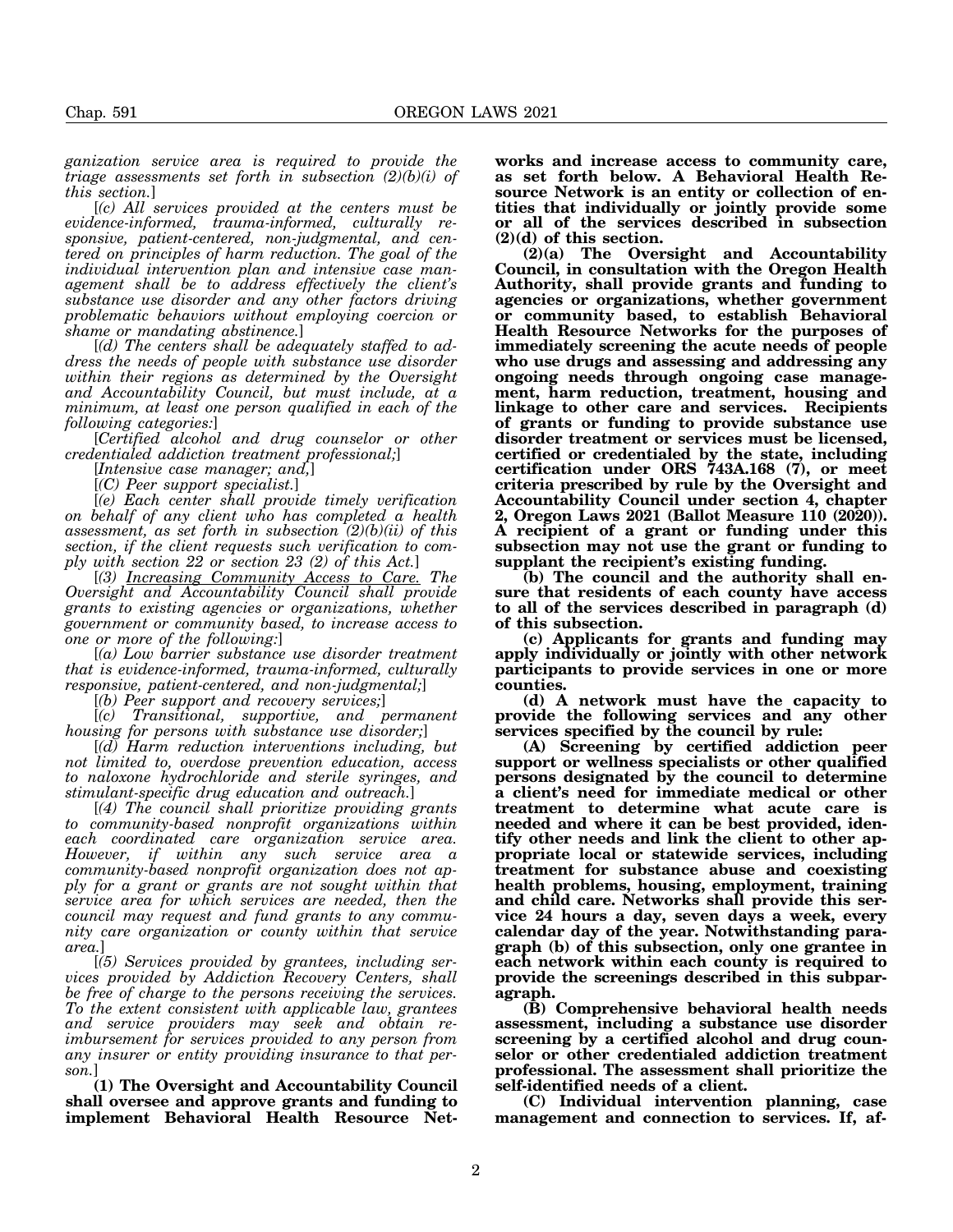**ter the completion of a screening, a client indicates a desire to address some or all of the identified needs, a case manager shall work with the client to design an individual intervention plan. The plan must address the client's need for**

**substance use disorder treatment, coexisting health problems, housing, employment and training, child care and other services. (D) Ongoing peer counseling and support**

**from screening and assessment through implementation of individual intervention plans as well as peer outreach workers to engage directly with marginalized community members who could potentially benefit from the network's services.**

**(E) Assessment of the need for, and provision of, mobile or virtual outreach services to:**

**(i) Reach clients who are unable to access the network; and**

**(ii) Increase public awareness of network services.**

**(F) Harm reduction services and information and education about harm reduction services.**

**(G) Low-barrier substance use disorder treatment.**

**(H) Transitional and supportive housing for individuals with substance use disorders.**

**(e) If an applicant for a grant or funding under this subsection is unable to provide all of the services described in paragraph (d) of this subsection, the applicant may identify how the applicant intends to partner with other entities to provide the services, and the Oregon Health Authority and the council may facilitate collaboration among applicants.**

**(f) All services provided through the networks must be evidence-informed, traumainformed, culturally specific, linguistically responsive, person-centered and nonjudgmental. The goal shall be to address effectively the client's substance use and any other social determinants of health.**

**(g) The networks must be adequately staffed to address the needs of people with substance use disorders within their regions as prescribed by the council by rule, including, at a minimum, at least one person qualified by the Oregon Health Authority in each of the following categories:**

**(A) Certified alcohol and drug counselor or other credentialed addiction treatment professional;**

**(B) Case manager; and**

**(C) Certified addiction peer support or wellness specialist.**

**(h) Verification of a screening by a certified addiction peer support specialist, wellness specialist or other person in accordance with subsection (2)(d)(A) of this section shall promptly be provided to the client by the entity conducting the screening. If the client executes a valid release of information, the entity shall provide verification of the screening to the Oregon** **Health Authority or a contractor of the authority and the authority or the authority's contractor shall forward the verification to the court, in the manner prescribed by the Chief Justice of the Supreme Court, to satisfy the conditions for dismissal under section 22, chapter 2, Oregon Laws 2021 (Ballot Measure 110 (2020)), or section 46 of this 2021 Act.**

**(3)(a) If moneys remain in the Drug Treatment and Recovery Services Fund after the council has committed grants and funding to establish behavioral health resource networks serving every county in this state, the council shall provide grants and funding to other agencies or organizations, whether government or community based, and to the nine federally recognized tribes in this state and service providers that are affiliated with the nine federally recognized tribes in this state to increase access to one or more of the following:**

**(A) Low-barrier substance use disorder treatment that is evidence-informed, traumainformed, culturally specific, linguistically responsive, person-centered and nonjudgmental;**

**(B) Peer support and recovery services;**

**(C) Transitional, supportive and permanent housing for persons with substance use disorder;**

**(D) Harm reduction interventions including, but not limited to, overdose prevention education, access to naloxone hydrochloride and sterile syringes and stimulant-specific drug education and outreach; or**

**(E) Incentives and supports to expand the behavioral health workforce to support the services delivered by behavioral health resource networks and entities receiving grants or funding under this subsection.**

**(b) A recipient of a grant or funding under this subsection may not use the grant or funding to supplant the recipient's existing funding.**

**(4) In awarding grants and funding under subsections (2) and (3) of this section, the council shall:**

**(a) Distribute grants and funding to ensure access to:**

**(A) Historically underserved populations; and**

**(B) Culturally specific and linguistically responsive services.**

**(b) Consider any inventories or surveys of currently available behavioral health services.**

**(c) Consider available regional data related to the substance use disorder treatment needs and the access to culturally specific and linguistically responsive services in communities in this state.**

**(d) Consider the needs of residents of this state for services, supports and treatment at all ages.**

**(5) The council shall require any government entity that applies for a grant to specify in the application details regarding subgrantees and how the government entity will fund culturally**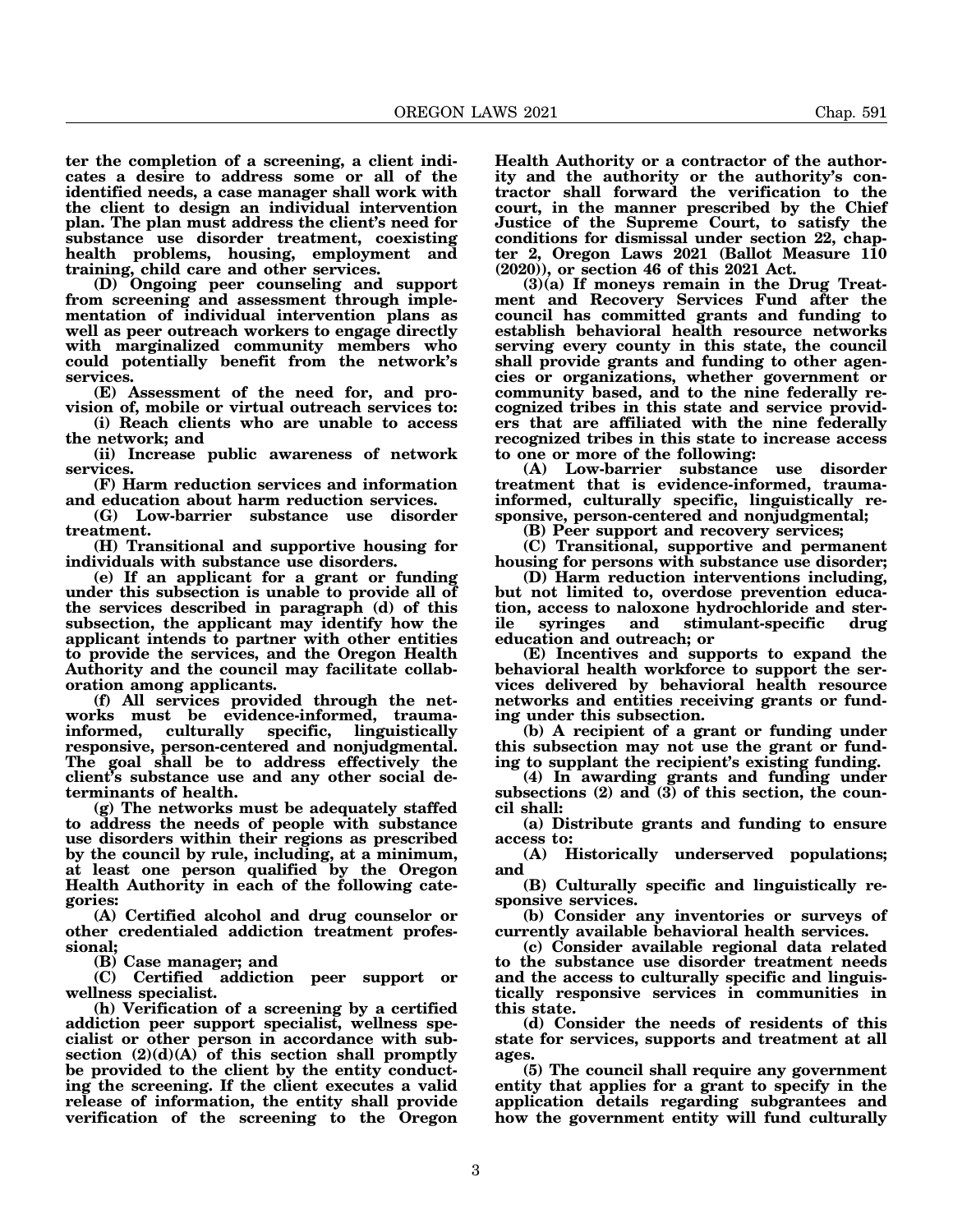**specific organizations and culturally specific services. A government entity receiving a grant must make an explicit commitment not to supplant or decrease any existing funding used to provide services funded by the grant.**

**(6) In determining grants and funding to be awarded, the council may consult the comprehensive addiction, prevention, treatment and recovery plan established by the Alcohol and Drug Policy Commission under ORS 430.223 and the advice of any other group, agency, organization or individual that desires to provide advice to the council that is consistent with the terms of this section.**

**(7) Services provided by grantees, including services provided by a Behavioral Health Resource Network, shall be free of charge to the clients receiving the services. Grantees in each network shall seek reimbursement from insurance issuers, the medical assistance program or any other third party responsible for the cost of services provided to a client and grants and funding provided by the council or the authority under subsection (2) of this section may be used for copayments, deductibles or other out-ofpocket costs incurred by the client for the services.**

**(8) Subsection (7) of this section does not require the medical assistance program to reimburse the cost of services for which another third party is responsible in violation of 42 U.S.C. 1396a(25).**

**SECTION 2a. (1) Grants and funding under section 2 (2), chapter 2, Oregon Laws 2021 (Ballot Measure 110 (2020)), must be disbursed such that at least one Behavioral Health Resource Network is established and operational within each county by January 1, 2022.**

**(2) If the recipients of grants and funding under section 2 (2), chapter 2, Oregon Laws 2021 (Ballot Measure 110 (2020)), cannot provide all of the services described in section 2 (2)(d), chapter 2, Oregon Laws 2021 (Ballot Measure 110 (2020)), within a county by January 1, 2022, the Oversight and Accountability Council and the Oregon Health Authority shall issue additional requests for proposals to provide the necessary services.**

**SECTION 3.** Section 3, chapter 2, Oregon Laws  $2021$  (Ballot Measure 110 (2020)), is amended to read:

**Sec. 3.** [*Oversight and Accountability Council.*] **(1)(a)** The Director of the Oregon Health Authority shall establish an Oversight and Accountability Council for the purpose of determining how funds will be distributed to grant applicants and to oversee the implementation of the [*Centers*] **Behavioral Health Resource Networks** pursuant to section 2**, chapter 2, Oregon Laws 2021 (Ballot Measure 110 (2020))**. The council shall be formed on or before February 1, 2021.

[*(a)*] **(b)** The council shall [*be comprised*] **consist** of qualified individuals with experience in substance use disorder treatment and other addiction services. The council shall consist of at least one member from each of the following categories only:

[*(i)*] **(A)** A representative of the Oregon Health Authority, Health Systems Division Behavioral Health Services **as a nonvoting member**;

[*(ii)*] **(B)** Three members of communities that have been disproportionately impacted by arrests, prosecution or sentencing for conduct that has been classified or reclassified as a Class E violation [*pursuant to section 11 to section 19.*]**;**

[*(iii)*] **(C)** A physician specializing in addiction medicine;

[*(iv)*] **(D)** A licensed clinical social worker;

[*(v)*] **(E)** An evidence-based substance use disorder provider;

[*(vi)*] **(F)** A harm reduction services provider;

[*(vii)*] **(G)** A person specializing in housing services for people with substance use disorder or a diagnosed mental health condition;

[*(viii)*] **(H)** An academic researcher specializing in drug use or drug policy;

[*(ix)*] **(I)** At least two people who suffered or suffer from substance use disorder;

 $[(x)]$  (J) At least two recovery peers;

[*(xi)*] **(K)** A mental or behavioral health **care** provider;

[*(xii)*] **(L)** A representative of a coordinated care organization; [*and,*]

[*(xiii)*] **(M)** A person who works for a [*non-profit*] **nonprofit** organization that advocates for persons who experience or have experienced substance use disorder[*.*]**; and**

**(N) The Director of the Alcohol and Drug Policy Commission or the director's designated staff person, as a nonvoting member.**

(2) A quorum consists of [*nine*] **two-thirds of the** members **of the council, rounded up to the next odd number of members**.

(3) The term of office for a member of the council [*shall be*] **is** four years. Vacancies shall be appointed for the unexpired term.

(4)(a) To the extent permissible by law, a member of the council performing services for the council may receive compensation from [*his or her*] **the member's** employer for time spent performing services as a council member.

(b) If a member of the council is not compensated by [*their*] **the member's** employer as set forth in [*subsection (4)(a) of this section*] **paragraph (a) of this subsection**, that member shall be entitled to compensation and expenses as provided in ORS 292.495.

[*(c) Nothing in this subsection (4) of this section excuses or exempts a member of the council form complying with any applicable provision of Oregon's ethics laws and regulations, including the provisions of ORS chapter 244.*]

**(5) Members of the council are subject to and must comply with the provisions of ORS chapter**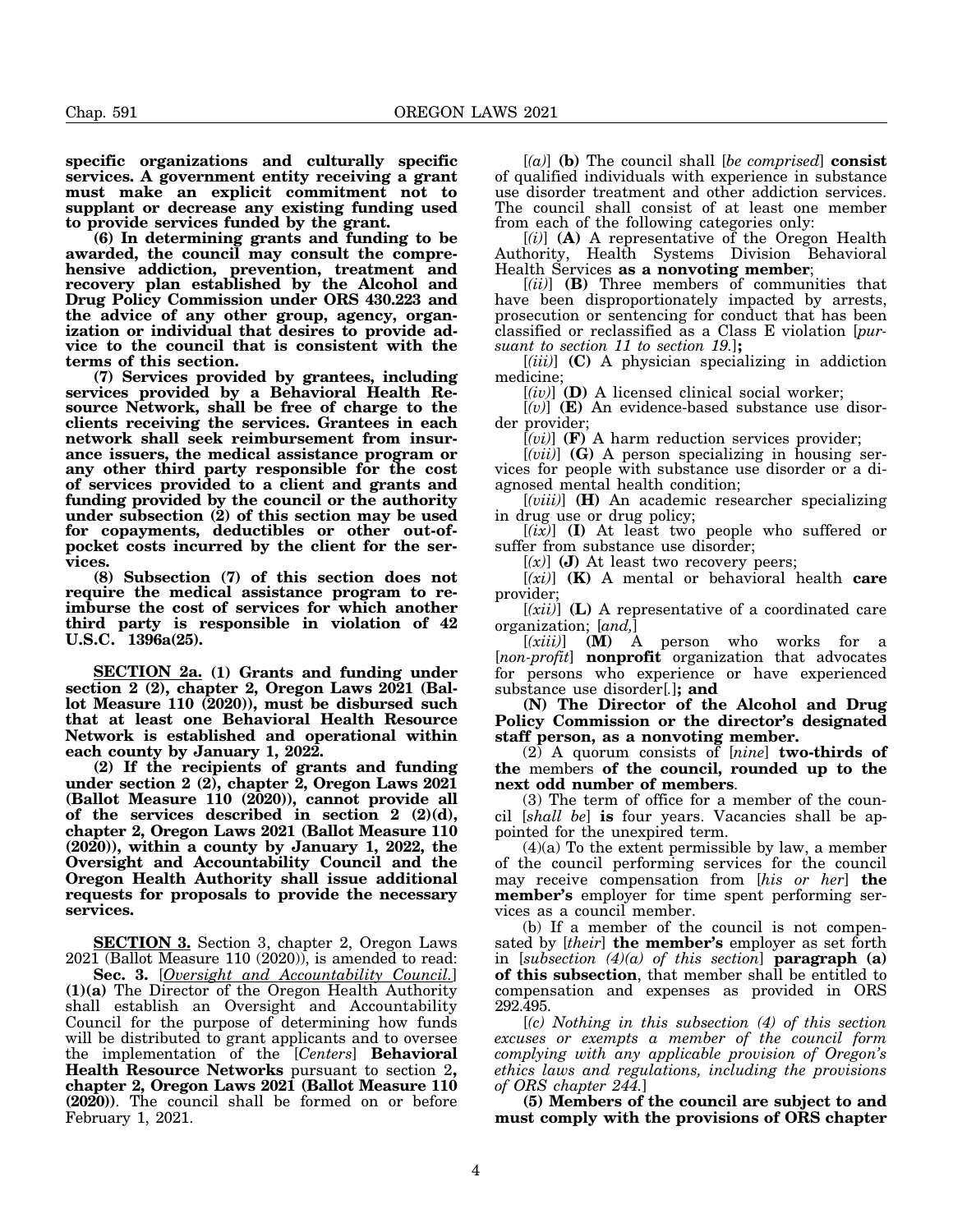# **244, including ORS 244.045 (4), 244.047, 244.120 and 244.130.**

**SECTION 4.** Section 4, chapter 2, Oregon Laws 2021 (Ballot Measure 110 (2020)), is amended to read:

**Sec. 4.** [*Administration.*] (1)(a) On or before June 30, 2021**,** the Oversight and Accountability Council shall adopt rules that establish general criteria and requirements for the [*Addiction Recovery Centers*] **Behavioral Health Resource Networks** and the grants **and funding** required by section 2**, chapter 2, Oregon Laws 2021 (Ballot Measure 110 (2020)), including rules requiring recipients of grants and funding to collect and report information necessary for the Secretary of State to conduct the financial and performance audits required by section 24, chapter 2, Oregon Laws 2021**

(b) The council shall from time to time adopt such rules, and amend and revise rules [*it*] **the council** has adopted, as [*it*] **the council** deems proper and necessary for the administration of [*this Act*] **chapter 2, Oregon Laws 2021 (Ballot Measure 110 (2020)),** and the performance of [*its*] **the council's** work.

(2) The council shall have and retain the authority to implement and oversee the [*Addiction Recovery Centers created by*] **Behavioral Health Resource Networks established under** section 2**, chapter 2, Oregon Laws 2021 (Ballot Measure 110 (2020)),** and the grants [*program created and required by*] **and funding under** section 2**, chapter**

**2, Oregon Laws 2021 (Ballot Measure 110 (2020))**. (3) The Oregon Health Authority[*, Health Systems Division Behavioral Health Services*] shall administer and provide all necessary support to ensure the implementation of [*this Act*] **chapter 2, Oregon Laws 2021 (Ballot Measure 110 (2020)), and that recipients of grants or funding comply with all applicable rules regulating the provision of be-**

**havioral health services**. (4)(a) The [*Oregon Health Authority, Health Systems Division Behavioral Health Services,*] **authority,** in consultation with the council, may enter into interagency agreements to ensure proper distribution of funds for the grants [*created and*] required by section 2**, chapter 2, Oregon Laws 2021 (Ballot**

(b) The [*Oregon Health Authority*, *Health Systems Division Behavioral Health Services*] **authority** shall encourage and take all reasonable measures to ensure that grant recipients cooperate, coordinate and act jointly with one another to offer the services described in section 2**, chapter 2, Oregon Laws 2021 (Ballot Measure 110 (2020))**. **(c) The authority shall post to the**

**authority's website, at the time a grant or funding is awarded:**

**(A) The name of the recipient of the grant or funding;**

**(B) The names of any subgrantees or subcontractors of the recipient of the grant or funding; and**

## **(C) The amount of the grant or funding awarded.**

(5) The [*Oregon Health Authority, Health Systems Division Behavioral Health Services*] **authority** shall provide requested technical, logistical and other support to the council to assist the council with [*its*] **the council's** duties and obligations.

**(6) The Department of Justice shall provide legal services to the council if requested to assist the council in carrying out the council's duties and obligations.**

# **FUNDING**

**SECTION 5.** Section 5, chapter 2, Oregon Laws  $202\overline{1}$  (Ballot Measure 110 (2020)), is amended to read:

**Sec. 5.** (1) The Drug Treatment and Recovery Services Fund is established in the State Treasury, separate and distinct from the General Fund. Interest earned by the **Drug Treatment and Recovery Services** Fund shall be credited to the fund.

(2) The Drug Treatment and Recovery Services Fund shall consist of:

(a) Moneys deposited into the fund pursuant to section 6**, chapter 2, Oregon Laws 2021 (Ballot Measure 110 (2020))**;

(b) Moneys appropriated or otherwise transferred to the fund by the Legislative Assembly;

(c) Moneys allocated from the Oregon Marijuana Account, pursuant to ORS 475B.759 (7); [*and,*]

**(d) Moneys allocated from the Criminal Fine Account pursuant to ORS 137.300 (4); and**

[*(d)*] **(e)** All other moneys deposited [*in*] **into** the fund from any source.

(3) Moneys in the fund shall be continuously appropriated to the Oregon Health Authority for the purposes set forth in section 2**, chapter 2, Oregon**

**Laws 2021 (Ballot Measure 110 (2020))**. [*(4) Unexpended moneys in the fund may not lapse and shall be carried forward and may be used without regard to fiscal year or biennium.*]

 $[(5)(a)]$ <sup> $(4)(a)$ </sup> Pursuant to subsection  $(2)(b)$  of this section, the Legislative Assembly shall appropriate or transfer to the fund an amount sufficient to fully fund the grants program required by section 2**, chapter 2, Oregon Laws 2021 (Ballot Measure 110**

(b) The total amount deposited and transferred into the fund shall not be less than \$57 million for the first year [*this Act*] **chapter 2, Oregon Laws 2021 (Ballot Measure 110 (2020)),** is in effect.

(c) In each subsequent year, [*that*] **the minimum transfer** amount set forth in **paragraph (b) of this** subsection [*(5)(b) of this section*] shall be increased by not less than **the sum of**:

[*(i)*] **(A) \$57 million multiplied by** the percentage [*(if any)*]**, if any,** by which the monthly averaged U.S. City Average Consumer Price Index for the 12 consecutive months ending [*December*] **August** 31 of the prior calendar year exceeds the monthly index for the fourth quarter of the calendar year 2020; and[*,*]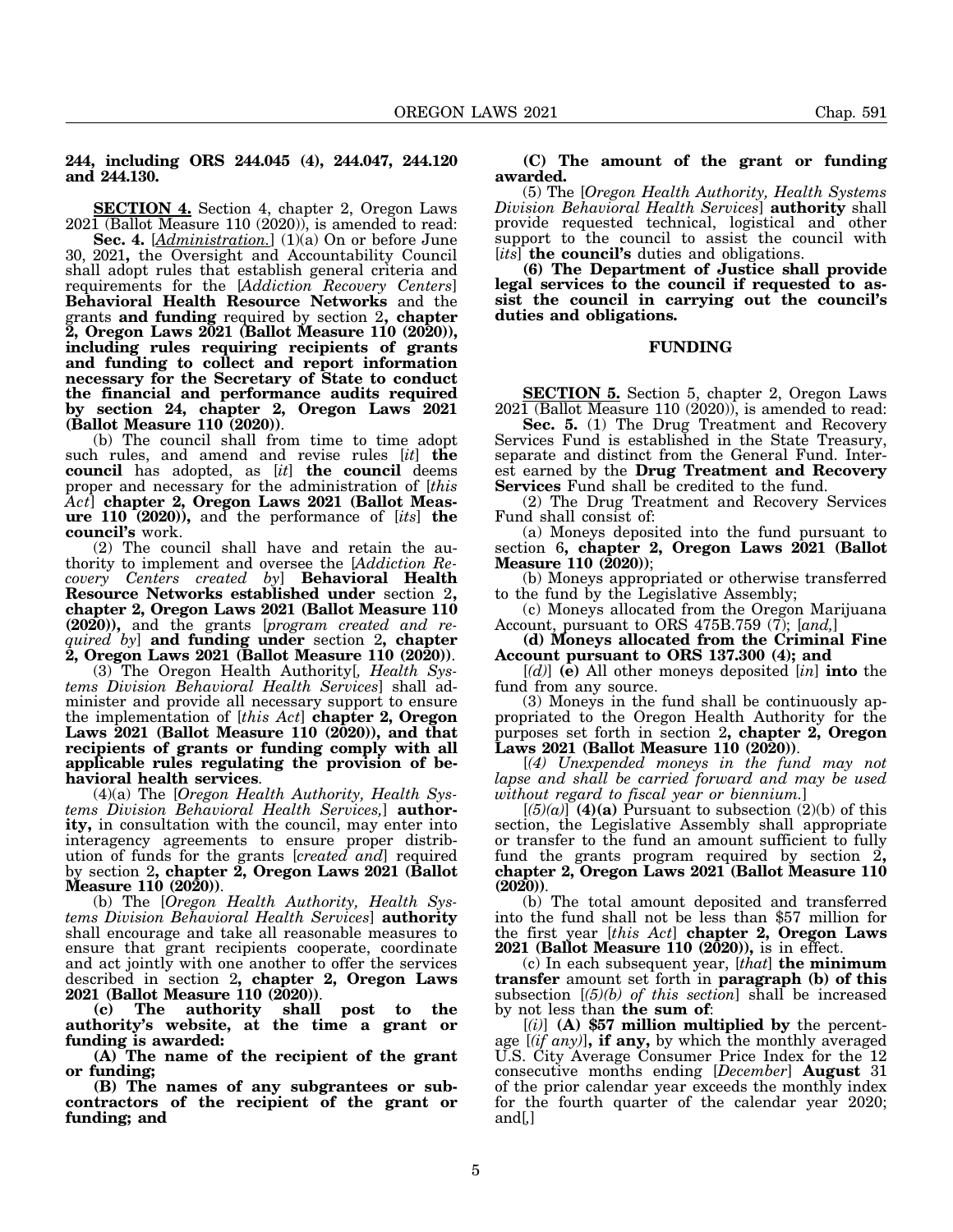[*(ii)*] **(B)** [*An amount not less than the increase*] **The annual increase, if any,** in moneys distributed pursuant to ORS 475B.759 (7).

**SECTION 6.** Section 6, chapter 2, Oregon Laws  $202\overline{1}$  (Ballot Measure 110 (2020)), is amended to read:

**Sec. 6.** (1) The Department of Revenue shall credit and transfer or cause to be credited and transferred to the Drug Treatment and Recovery Services Fund the savings to the State of Oregon from the implementation of [*this Act*] **chapter 2, Oregon Laws 2021 (Ballot Measure 110 (2020)),** as calculated in section 7**, chapter 2, Oregon Laws**

(2) If the savings calculated for any subsequent biennium under section 7 (1)**, chapter 2, Oregon Laws 2021 (Ballot Measure 110 (2020)),** is less than any prior biennium, the amount credited and transferred to the Drug Treatment and Recovery Services Fund shall be the highest amount calculated for any previous biennium.<br>
(3) The savings as calculated in section 7,

chapter 2, Oregon Laws 2021 (Ballot Measure 110 **(2020)),** shall be transferred on or before the end of the fiscal year in which the calculation is completed.

**SECTION 7.** Section 7, chapter 2, Oregon Laws 2021 (Ballot Measure 110 (2020)), is amended to read:

**Sec. 7.** (1)(a) Within 180 days of [*the end of first biennium in which this Act becomes effective, and within 180 days of the end of each subsequent biennium*] **June 30, 2021, and every June 30 thereafter**, the [*Office of Economic Analysis*] **Oregon Department of Administrative Services** shall calculate the savings to the State of Oregon resulting from the [*sentence reductions set forth in section 11 to section 20*] **reductions to Class E violations for offenses described in ORS 475.752, 475.814, 475.824, 475.834, 475.854, 475.874, 475.884 and 475.894**, including any savings resulting from reductions in arrests, incarceration and supervision.

(b) The savings shall be calculated based on a comparison of the most recent biennium concluded at the time the calculation is made and the biennium [*immediately preceding the biennium in which this*

*Act became effective*] **ending June 30, 2019**. (2) In making the calculations set forth in this section, the [*Office of Economic Analysis*] **department** shall use actual data. The [*Office of Economic Analysis*] **department** may use best available estimates [*where*] **when** actual data is unavailable.

**SECTION 8.** Section 8, chapter 2, Oregon Laws  $202\overline{1}$  (Ballot Measure 110 (2020)), is amended to read:

**Sec. 8.** Moneys transferred to the Drug Treatment and Recovery Services Fund and distributed pursuant to section 2**, chapter 2, Oregon Laws 2021 (Ballot Measure 110 (2020)),** shall, to the maximum extent consistent with law, be in addition to and not in replacement of any existing allocations or appropriations for the purposes of providing substance use disorder treatment, peer support and recovery services, transitional, supportive and

permanent housing for persons with substance use disorders, harm reduction interventions[*,*] and for establishing [*Addiction Recovery Centers*] **Behavioral Health Resource Networks**.

**SECTION 9.** Section 9, chapter 2, Oregon Laws  $2021$  (Ballot Measure 110 (2020)), is amended to read:

**Sec. 9.** [*Account Allocation.*] [*(1)*] The Oregon Health Authority shall cause the moneys in the Drug Treatment and Recovery Services Fund to be distributed as follows:

 $[(a)]$  **(1)(a)** An amount necessary for administration of [*section 2 to section 4*] **sections 2 to 4, chapter 2, Oregon Laws 2021 (Ballot Measure 110 (2020)),** not to exceed [*4%*] **four percent** of the moneys deposited into the fund in any biennium.

**(b) The amounts necessary for administration described in paragraph (a) of this subsection do not include expenditures to establish and maintain the telephone hotline described in section 23 (1), chapter 2, Oregon Laws 2021 (Ballot Measure 110 (2020)).**

[*(b)*] **(2)** After the distribution set forth in subsection  $[(1)(a)]$  (1) of this section, the remaining moneys in the fund shall be distributed to the grants program as set forth in section 2**, chapter 2, Oregon Laws 2021 (Ballot Measure 110 (2020))**.

**SECTION 10.** ORS 475B.759, as amended by section 10, chapter 2, Oregon Laws 2021 (Ballot Measure 110 (2020)), is amended to read:

475B.759. (1) There is established the Oregon Marijuana Account, separate and distinct from the General Fund.

(2) The account [*shall consist*] **consists** of moneys transferred to the account under ORS 475B.760.

 $(3)(a)$  The Department of Revenue shall certify quarterly the amount of moneys available in the Oregon Marijuana Account.

(b) Subject to subsection (4) of this section, and after making the transfer of moneys required by subsection (7) of this section, the department shall transfer quarterly 20 percent of the moneys in the Oregon Marijuana Account as follows:

(A) Ten percent of the moneys in the account must be transferred to the cities of this state in the following shares:

(i) Seventy-five percent of the 10 percent must be transferred in shares that reflect the population of each city of this state that is not exempt from this paragraph pursuant to subsection  $(4)(a)$  of this section compared to the population of all cities of this state that are not exempt from this paragraph pursuant to subsection  $(4)(a)$  of this section, as determined by Portland State University under ORS 190.510 to 190.610, on the date immediately preceding the date of the transfer; and

(ii) Twenty-five percent of the 10 percent must be transferred in shares that reflect the number of licenses held pursuant to ORS 475B.070, 475B.090, 475B.100 and 475B.105 on the last business day of the calendar quarter preceding the date of the transfer for premises located in each city compared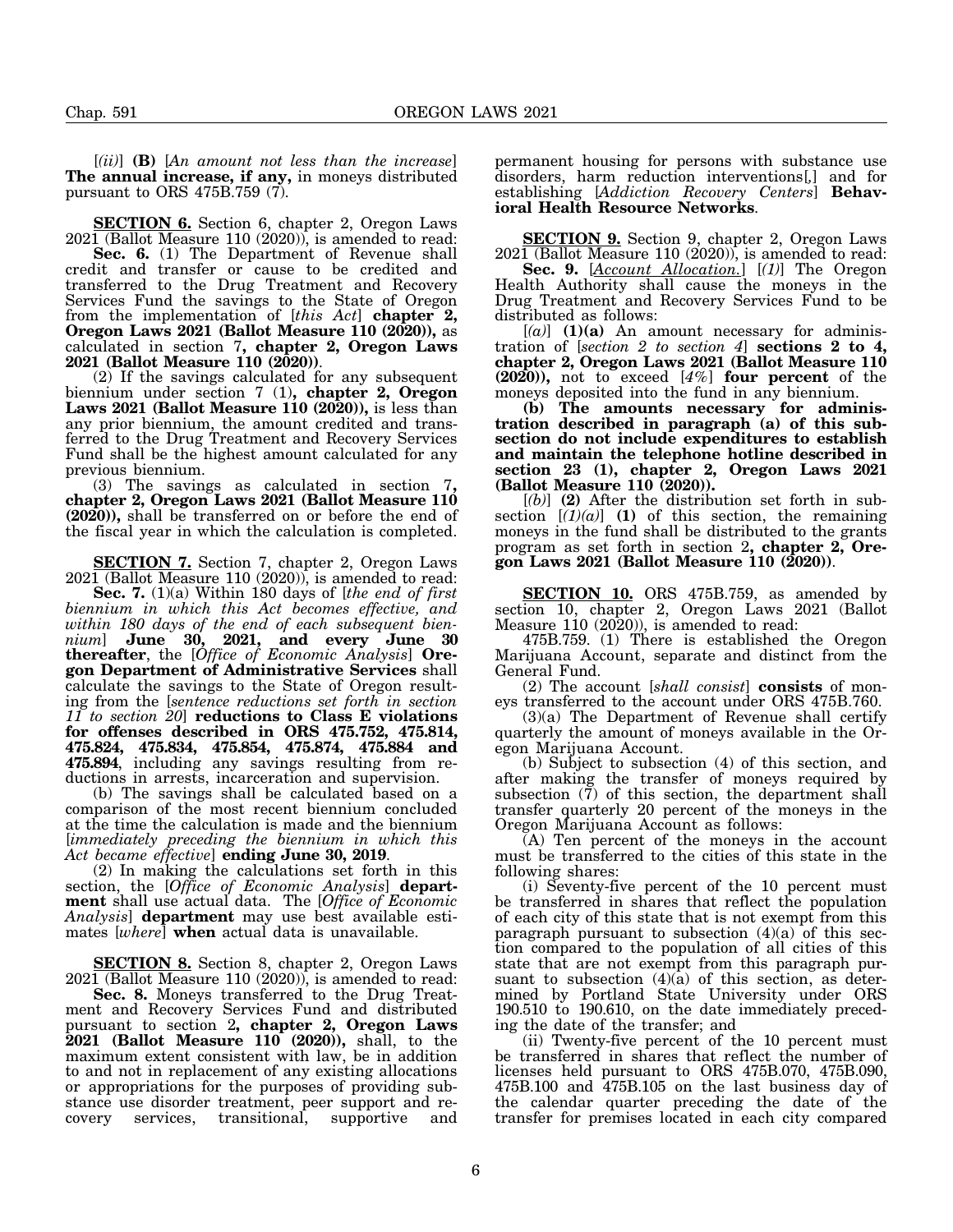to the number of licenses held pursuant to ORS 475B.070, 475B.090, 475B.100 and 475B.105 on the last business day of that calendar quarter for all premises in this state located in cities; and

(B) Ten percent of the moneys in the account must be transferred to counties in the following shares:

(i) Fifty percent of the 10 percent must be transferred in shares that reflect the total commercially available area of all grow canopies associated with marijuana producer licenses held pursuant to ORS 475B.070 on the last business day of the calendar quarter preceding the date of the transfer for all premises located in each county compared to the total commercially available area of all grow canopies associated with marijuana producer licenses held pursuant to ORS 475B.070 on the last business day of that calendar quarter for all premises located in this state; and

(ii) Fifty percent of the 10 percent must be transferred in shares that reflect the number of licenses held pursuant to ORS 475B.090, 475B.100 and 475B.105 on the last business day of the calendar quarter preceding the date of the transfer for premises located in each county compared to the number of licenses held pursuant to ORS 475B.090, 475B.100 and 475B.105 on the last business day of that calendar quarter for all premises in this state.

(c) After making the transfer of moneys required by subsection (7) of this section, [*eighty*] **80** percent of the remaining moneys in the Oregon Marijuana Account must be used as follows:

(A) Forty percent of the moneys in the account must be used solely for purposes for which moneys in the State School Fund established under ORS 327.008 may be used;

(B) Twenty percent of the moneys in the account must be used solely for mental health treatment or for alcohol and drug abuse prevention, early intervention and treatment;

(C) Fifteen percent of the moneys in the account must be used solely for purposes for which moneys in the State Police Account established under ORS 181A.020 may be used; and

(D) Five percent of the moneys in the account must be used solely for purposes related to alcohol and drug abuse prevention, early intervention and treatment services.

(4)(a) A city that has an ordinance prohibiting the establishment of a premises for which issuance of a license under ORS 475B.070, 475B.090, 475B.100 or 475B.105 is required is not eligible to receive transfers of moneys under subsection  $(3)(b)(A)$  of this section.

(b) A county that has an ordinance prohibiting the establishment of a premises for which issuance of a license under ORS 475B.070 is required is not eligible to receive transfers of moneys under subsection  $(3)(b)(B)(i)$  of this section.

(c) A county that has an ordinance prohibiting the establishment of a premises for which issuance of a license under ORS 475B.090, 475B.100 or 475B.105 is required is not eligible to receive transfers of moneys under subsection  $(3)(b)(B)(ii)$  of this section.

 $(5)(a)$  A city or county that is ineligible under subsection (4) of this section to receive a transfer of moneys from the Oregon Marijuana Account during a given quarter but has received a transfer of moneys for that quarter shall return the amount transferred to the Department of Revenue, with interest as described under paragraph (f) of this subsection. An ineligible city or county may voluntarily transfer the moneys to the Department of Revenue immediately upon receipt of the ineligible transfer.

(b) If the Director of the Oregon Department of Administrative Services determines that a city or county received a transfer of moneys under subsection (3)(b) of this section but was ineligible to receive that transfer under subsection  $\overline{(4)}$  of this section, the director shall provide notice to the ineligible city or county and order the city or county to return the amount received to the Department of Revenue, with interest as described under paragraph (f) of this subsection. A city or county may appeal the order within 30 days of the date of the order under the procedures for a contested case under ORS chapter 183.

(c) As soon as the order under paragraph (b) of this subsection becomes final, the director shall notify the Department of Revenue and the ineligible city or county. Upon notification, the Department of Revenue immediately shall proceed to collect the amount stated in the notice.

(d) The Department of Revenue shall have the benefit of all laws of the state pertaining to the collection of income and excise taxes and may proceed to collect the amounts described in the notice under paragraph (c) of this subsection. An assessment of tax is not necessary and the collection described in this subsection is not precluded by any statute of limitations.

(e) If a city or county is subject to an order to return moneys from an ineligible transfer, the city or county shall be denied any further relief in connection with the ineligible transfer on or after the date that the order becomes final.

(f) Interest under this section shall accrue at the rate established in ORS 305.220 beginning on the date the ineligible transfer was made.

(g) Both the moneys and the interest collected from or returned by an ineligible city or county shall be redistributed to the cities or counties that were eligible to receive a transfer under subsection (3)(b) of this section on the date the ineligible transfer was made.

(6)(a) Not later than July 1 of each year, each city and county in this state shall certify with the Oregon Department of Administrative Services whether the city or county has an ordinance prohibiting the establishment of a premises for which issuance of a license under ORS 475B.070, 475B.090, 475B.100 or 475B.105 is required. The certification shall be made concurrently with the certifications under ORS 221.770, in a form and manner prescribed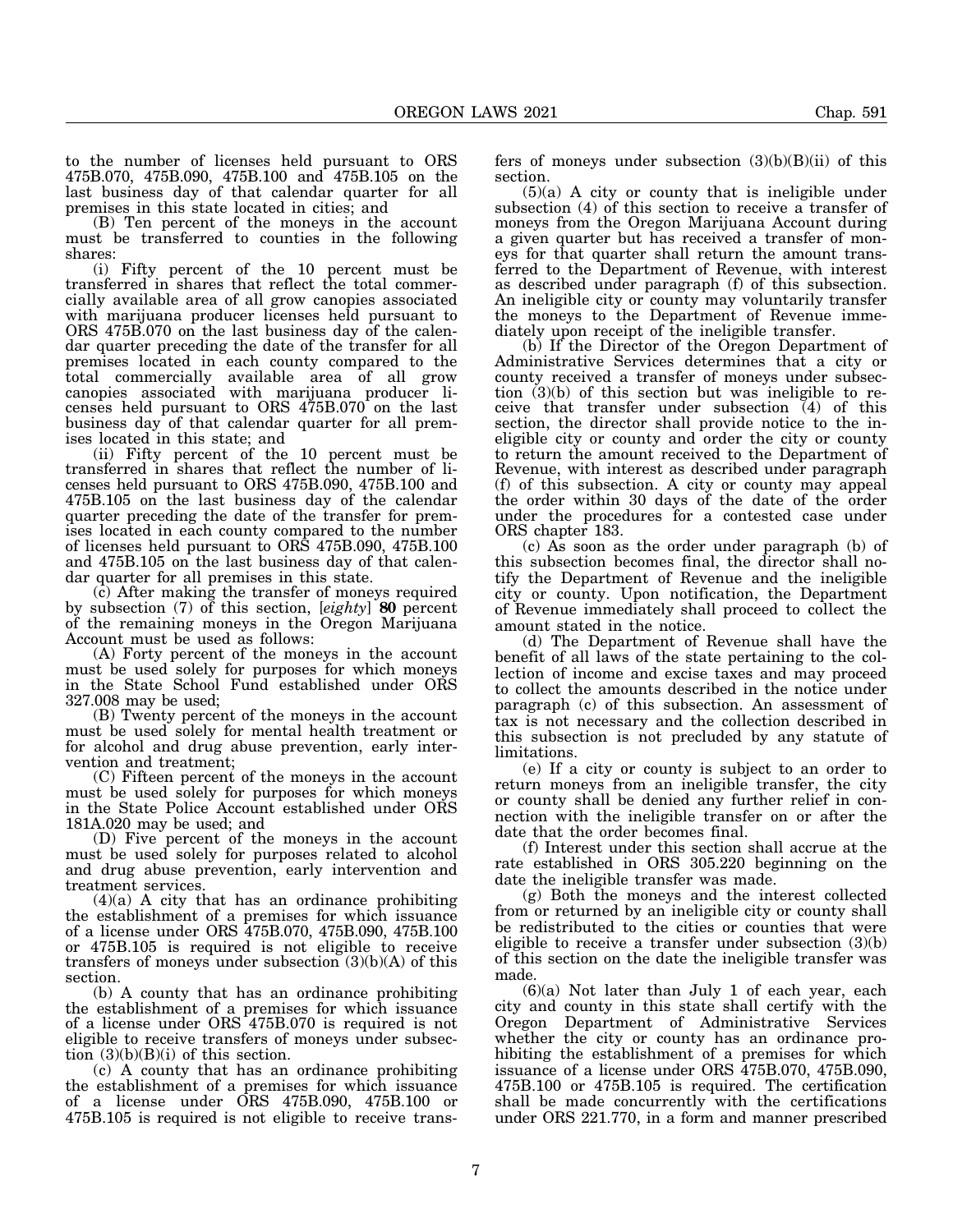by the Oregon Department of Administrative Services.

(b) If a city fails to comply with this subsection, the city is not eligible to receive transfers of moneys under subsection  $(3)(b)(A)$  of this section. If a county fails to comply with this subsection, the county is not eligible to receive transfers of moneys under subsection (3)(b)(B) of this section.

(c) A city or county that repeals an ordinance as provided in ORS 475B.496 shall file an updated certification with the Oregon Department of Administrative Services in a form and manner prescribed by the department, noting the effective date of the change. A city or county that repeals an ordinance as provided in ORS 475B.496 is eligible to receive quarterly transfers of moneys under this section for quarters where the repeal is effective for the entire quarter and the updated certification was filed at least 30 days before the date of transfer.

(7) Before making the transfer of moneys required by subsection (3) of this section, the department shall transfer quarterly to the Drug Treatment<br>and Recovery Services Fund all moneys in the Oregon Marijuana Account in excess of \$11,250,000.

**SECTION 10a. During calendar year 2021, the Oversight and Accountability Council may award up to \$13 million in grants under section 2, chapter 2, Oregon Laws 2021 (Ballot Measure 110 (2020)), based on grant applications received and provisionally approved by the council in calendar year 2021, as authorized by section 12, chapter 4, Oregon Laws 2021 (Enrolled House Bill 5042).**

### **VIOLATION PROCEDURES**

**SECTION 11.** ORS 153.012, as amended by section 18, chapter 2, Oregon Laws 2021 (Ballot Measure 110 (2020)), is amended to read:

153.012. Violations are classified for the purpose of sentencing into the following categories:<br>(1) Class A violations[;].

- 
- 
- 
- 
- 

(2) Class B violations[;].<br>
(3) Class C violations[;].<br>
(4) Class D violations[;].<br>
(5) Class E violations[;].<br>
(6) Unclassified violations as described in ORS

153.015[*; and*]**.** (7) Specific fine violations as described in ORS 153.015.

**SECTION 12.** ORS 153.018, as amended by section 19, chapter 2, Oregon Laws 2021 (Ballot Measure 110 (2020)), is amended to read:

153.018. (1) The penalty for committing a violation is a fine. The law creating a violation may impose other penalties in addition to a fine but may not impose a term of imprisonment.

(2) Except as otherwise provided by law, the maximum fine for a violation committed by an individual is:

(a) \$2,000 for a Class A violation.

(b) \$1,000 for a Class B violation.

(c) \$500 for a Class C violation.

(d) \$250 for a Class D violation.

(e) \$100[*, or, in lieu of the fine, a completed health assessment as specified in section 2 (2)(b)(ii) or section 23 (2),*] for a Class E violation.

(f) \$2,000 for a specific fine violation, or the maximum amount otherwise established by law for the specific fine violation.

 $(3)$  If a special corporate fine is specified in the law creating the violation, the sentence to pay a fine shall be governed by the law creating the violation. Except as otherwise provided by law, if a special corporate fine is not specified in the law creating the violation, the maximum fine for a violation

(a)  $$4,000$  for a Class A violation.

(b) \$2,000 for a Class B violation.

(c) \$1,000 for a Class C violation.

(d) \$500 for a Class D violation.

**SECTION 13.** ORS 153.019 is amended to read:

153.019. (1) Except as provided in ORS 153.020 **and sections 22 and 23, chapter 2, Oregon Laws 2021 (Ballot Measure 110 (2020))**, the presumptive fines for violations are:

(a) \$440 for a Class A violation.

(b) \$265 for a Class B violation.

(c) \$165 for a Class C violation.

(d) \$115 for a Class D violation.

**(e) \$100 for a Class E violation.**

(2) The presumptive fine for a specific fine violation is:

(a) The amount specified by statute as the presumptive fine for the violation; or

(b) An amount equal to the greater of 20 percent of the maximum fine prescribed for the violation, or the minimum fine prescribed by statute for the violation.

(3) Any surcharge imposed under ORS 1.188 shall be added to and made a part of the presumptive fine.

**SECTION 14.** ORS 153.021 is amended to read:

153.021. (1) Except as otherwise provided by law, a court may not defer, waive, suspend or otherwise reduce the fine for a violation that is subject to the presumptive fines established by ORS 153.019 (1) or 153.020 to an amount that is less than:

(a) \$225 for a Class A violation.

(b) \$135 for a Class B violation.

(c) \$85 for a Class C violation.

(d) \$65 for a Class D violation.

**(e) \$45 for a Class E violation.**

(2) Except as otherwise provided by law, a court may not defer, waive, suspend or otherwise reduce the fine for a specific fine violation to an amount that is less than 20 percent of the presumptive fine for the violation.

(3) This section does not affect the manner in which a court imposes or reduces monetary obligations other than fines.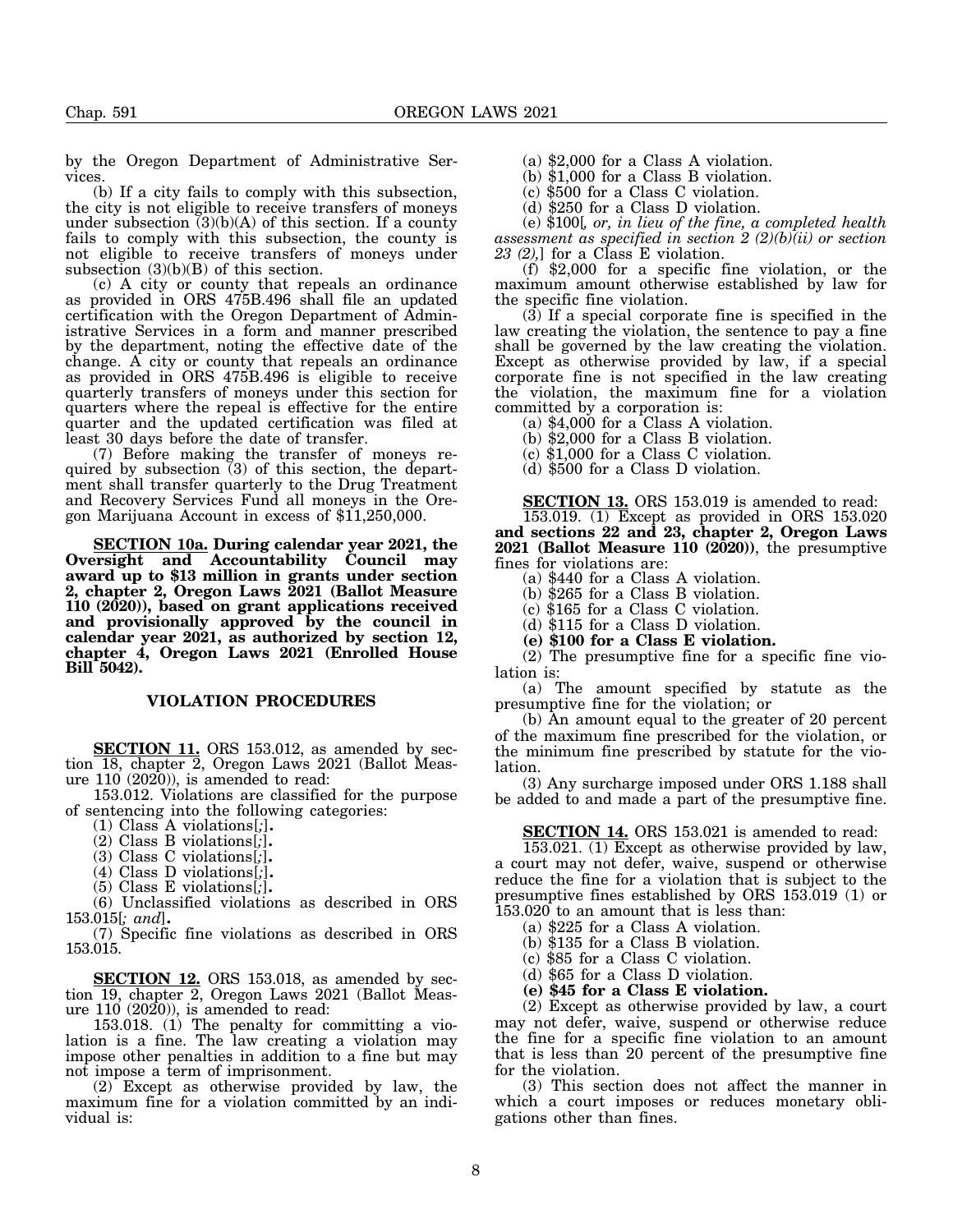(4) The Department of Revenue or Secretary of State may audit any court to determine whether the court is complying with the requirements of this section. In addition, the Department of Revenue or Secretary of State may audit any court to determine whether the court is complying with the requirements of ORS 137.145 to 137.159 and 153.640 to 153.680. The Department of Revenue or Secretary of State may file an action under ORS 34.105 to 34.240 to enforce the requirements of this section and of ORS 137.145 to 137.159 and 153.640 to 153.680.

**SECTION 15.** ORS 153.064 is amended to read:

153.064. (1) Except as provided in subsection (2) of this section, a warrant for arrest may be issued against a person who fails to make a first appearance on a citation for a violation, or fails to appear at any other subsequent time set for trial or other appearance, only if the person is charged with failure to appear in a violation proceeding under ORS 153.992.

(2) If a person fails to make a first appearance on a citation for a violation **other than a Class E violation**, or fails to appear at any other subsequent time set for trial or other appearance **on a violation other than a Class E violation**, the court may issue an order that requires the defendant to appear and show cause why the defendant should not be held in contempt. The show cause order may be mailed to the defendant by certified mail, return receipt requested. If service cannot be accomplished by mail, the defendant must be personally served. If the defendant is served and fails to appear at the time specified in the show cause order, the court may issue an arrest warrant for the defendant for the purpose of bringing the defendant before the court.

**SECTION 16.** ORS 153.992 is amended to read:

153.992. (1) A person commits the offense of failure to appear in a violation proceeding if the person has been served with a [*violation*] citation issued under this chapter **for a violation other than a Class E violation** and the person knowingly fails to do any of the following:

(a) Make a first appearance in the manner required by ORS 153.061 within the time allowed.

(b) Make appearance at the time set for trial in the violation proceeding.

(c) Appear at any other time required by the court or by law.

(2) Failure to appear on a violation citation is a Class A misdemeanor.

**SECTION 17.** ORS 670.280, as amended by section 21, chapter 2, Oregon Laws 2021 (Ballot Measure 110 (2020)), is amended to read:

670.280. (1) As used in this section:

(a) "License" includes a registration, certification or permit.

(b) "Licensee" includes a registrant or a holder of a certification or permit.

(2) Except as provided in ORS 342.143 (3) or 342.175 (3), a licensing board, commission or agency may not deny, suspend or revoke an occupational or professional license solely for the reason that the applicant or licensee has been convicted of a crime, but it may consider the relationship of the facts which support the conviction and all intervening circumstances to the specific occupational or professional standards in determining the fitness of the person to receive or hold the license. There is a rebuttable presumption as to each individual applicant or licensee that an existing or prior conviction for conduct that has been classified or reclassified as a Class E violation [*pursuant to section 11 to section 19*] does not make an applicant for an occupational or professional license or a licensee with an occupational or professional license unfit to receive or hold the license.

(3) Except as provided in ORS 342.143 (3) and 342.175 (3), a licensing board, commission or agency may deny an occupational or professional license or impose discipline on a licensee based on conduct that is not undertaken directly in the course of the licensed activity, but that is substantially related to the fitness and ability of the applicant or licensee to engage in the activity for which the license is required. In determining whether the conduct is substantially related to the fitness and ability of the applicant or licensee to engage in the activity for which the license is required, the licensing board, commission or agency shall consider the relationship of the facts with respect to the conduct and all intervening circumstances to the specific occupational or professional standards. There is a rebuttable presumption as to each individual applicant or licensee that an existing or prior conviction for conduct that has been classified or reclassified as a Class E violation [*pursuant to section 11 to section 19*] is not related to the fitness and ability of the applicant or licensee to engage in the activity for which the license is required.

**SECTION 18. Section 19 of this 2021 Act is added to and made a part of ORS chapter 153.**

**SECTION 19. (1) An enforcement officer issuing a citation for a Class E violation shall provide the person receiving the citation with information concerning how the person may complete a screening, as specified in section 2 (2)(d)(A), chapter 2, Oregon Laws 2021 (Ballot Measure 110 (2020)).**

**(2) The requirement described in subsection (1) of this section may be satisfied by providing the person with the number for the telephone hotline established under section 23, chapter 2, Oregon Laws 2021 (Ballot Measure 110 (2020)).**

**SECTION 20.** Section 22, chapter 2, Oregon Laws 2021 (Ballot Measure 110 (2020)), is amended to read:

**Sec. 22.** [*Any person subject to the penalty set forth in ORS 153.018 (2)(e) for a violation that has*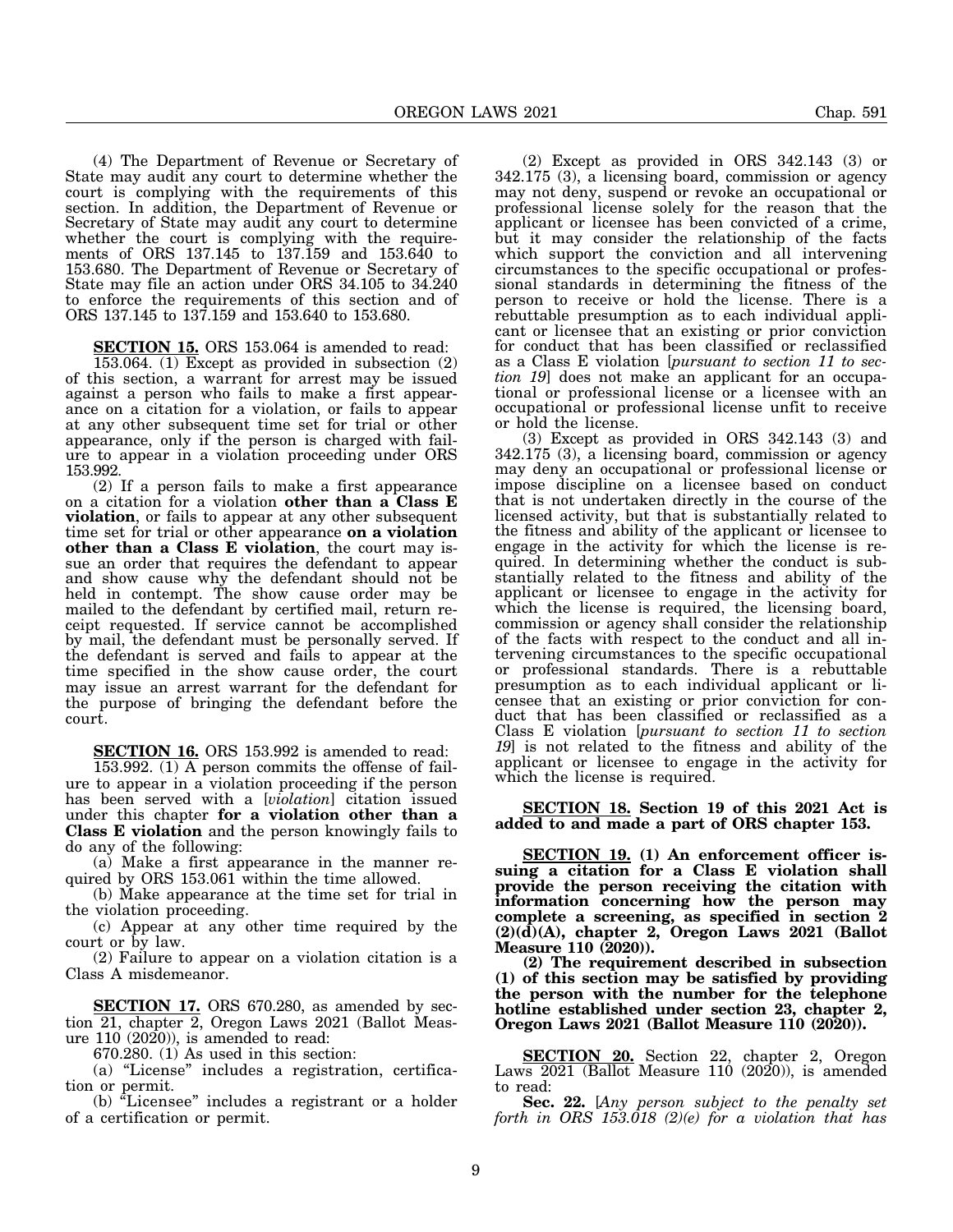*been classified or reclassified as a Class E violation pursuant to section 11 to section 19, shall be fined up to \$100, but in lieu of the fine, may complete a health assessment, as set forth in section 2 (2)(b)(ii), at an Addiction Recovery Center. Upon verification that the person has received a health assessment at an Addiction Recovery Center within 45 days of when the person receives a citation for a violation subject to the penalty set forth in ORS 153.018 (2)(e), the fine shall be waived. Failure to pay the fine shall not be a basis for further penalties or for a term of incarceration.*]

**(1) Notwithstanding ORS 153.018, 153.019 and 153.021, and subject to subsection (2) of this section, a person subject to the penalty for a Class E violation may, in lieu of the fine, complete a screening, as set forth in section 2 (2)(d)(A), chapter 2, Oregon Laws 2021 (Ballot Measure 110 (2020)), or any other equivalent or more intensive treatment contact, within 45 days of when the person receives the citation for the Class E violation.**

**(2) Upon receiving verification that the person has obtained a screening through a Behavioral Health Resource Network, including the telephone hotline described in section 23 (1), chapter 2, Oregon Laws 2021 (Ballot Measure 110 (2020)), or any other equivalent or more intensive treatment contact, within the time period described in subsection (1) of this section, the court shall dismiss the citation.**

**(3) The failure to pay a fine on a Class E violation is not a basis for further penalties or for a term of incarceration.**

#### **OVERSIGHT AND ADMINISTRATION**

**SECTION 21.** Section 23, chapter 2, Oregon Laws 2021 (Ballot Measure 110 (2020)), is amended to read:

**Sec. 23.** [*Implementation. (1) Not later than February 1, 2021, the Oregon Health Authority, Health Systems Division Behavioral Health Services shall establish a statewide temporary telephone Addiction Recovery Center. The temporary telephone Addiction Recovery Center shall be staffed twenty-four hours a day, seven days a week, 365 days a year. The temporary telephone Addiction Recovery Center shall provide the services set forth in section 2 (2)(b)(i)-(iii) and the verification set forth in section 2 (2)(e).*]

[*(2) Until such time as an Addiction Recovery Center is established in the coordinated care organization service area where a person subject to the penalty set forth in ORS 153.018 (2)(e) for a violation that has been classified or reclassified as a Class E violation pursuant to section 11 to section 19 resides, the person shall be fined up to \$100, but in lieu of the fine may complete a health assessment, as set forth in section 2 (2)(b)(ii), through the temporary telephone Addiction Recovery Center. Upon verification that the person has received a health assessment through the temporary telephone Addiction Recovery Center within 45 days of when the person receives a citation*

*for a violation subject to the penalty set forth in ORS 153.018 (2)(e), the fine shall be waived. Failure to pay the fine shall not be a basis for further penalties or for a term of incarceration.*]

[*(3) When an Addiction Recovery Center is established in each coordinated care organization service area, and not later than October 1, 2021, the temporary telephone Addiction Recovery Center shall be terminated.*]

**(1) Not later than February 1, 2021, the Oregon Health Authority shall establish a Behavioral Health Resource Network statewide telephone hotline to:**

**(a) Provide screenings under section 2 (2)(d), chapter 2, Oregon Laws 2021 (Ballot Measure 110 (2020)), to any resident in this state by certified addiction peer support or wellness specialists, as defined by the authority by rule, or other qualified persons designated by the Oversight and Accountability Council;**

**(b) Assess a caller's need for immediate medical care or other treatment and determine what acute care is needed and where it can be provided;**

**(c) Identify other needs of the caller; and**

**(d) Link the caller to other appropriate local or statewide services, including treatment for substance abuse and other coexisting health problems, housing, employment, training and child care.**

**(2) The telephone hotline shall be staffed 24 hours a day, seven days a week, every calendar day of the year. Following a screening, at the request of a caller, the telephone hotline shall promptly provide the verification set forth in section 2 (2)(h), chapter 2, Oregon Laws 2021 (Ballot Measure 110 (2020)).**

**SECTION 22.** Section 24, chapter 2, Oregon Laws 2021 (Ballot Measure 110 (2020)), is amended to read:

**Sec. 24.** [*Audits. (1) No later than December 31, 2022, and at least once every two years thereafter, the Oregon Secretary of State, Audits Division shall conduct financial and performance audits regarding the uses of the Drug Treatment and Recovery Services Fund and the effectiveness of the fund in achieving the purposes of the fund and the policy objectives of this Act. The audit shall include:*]

[*(a) Data on grant programs, including:*]

[*(i) A list of organizations and agencies receiving moneys from the fund;*]

[*(ii) The amount each organization and agency received from the fund;*]

[*(iii) The total number of organizations and agencies that applied for moneys from the fund;*]

[*(iv) The moneys that remained in the fund after funds were disbursed;*]

[*(v) The moneys used to administer the programs selected by the fund;*]

[*(vi) The effectiveness of the grants in increasing access to substance use disorder treatment, peer support and recovery services, harm reduction inter-*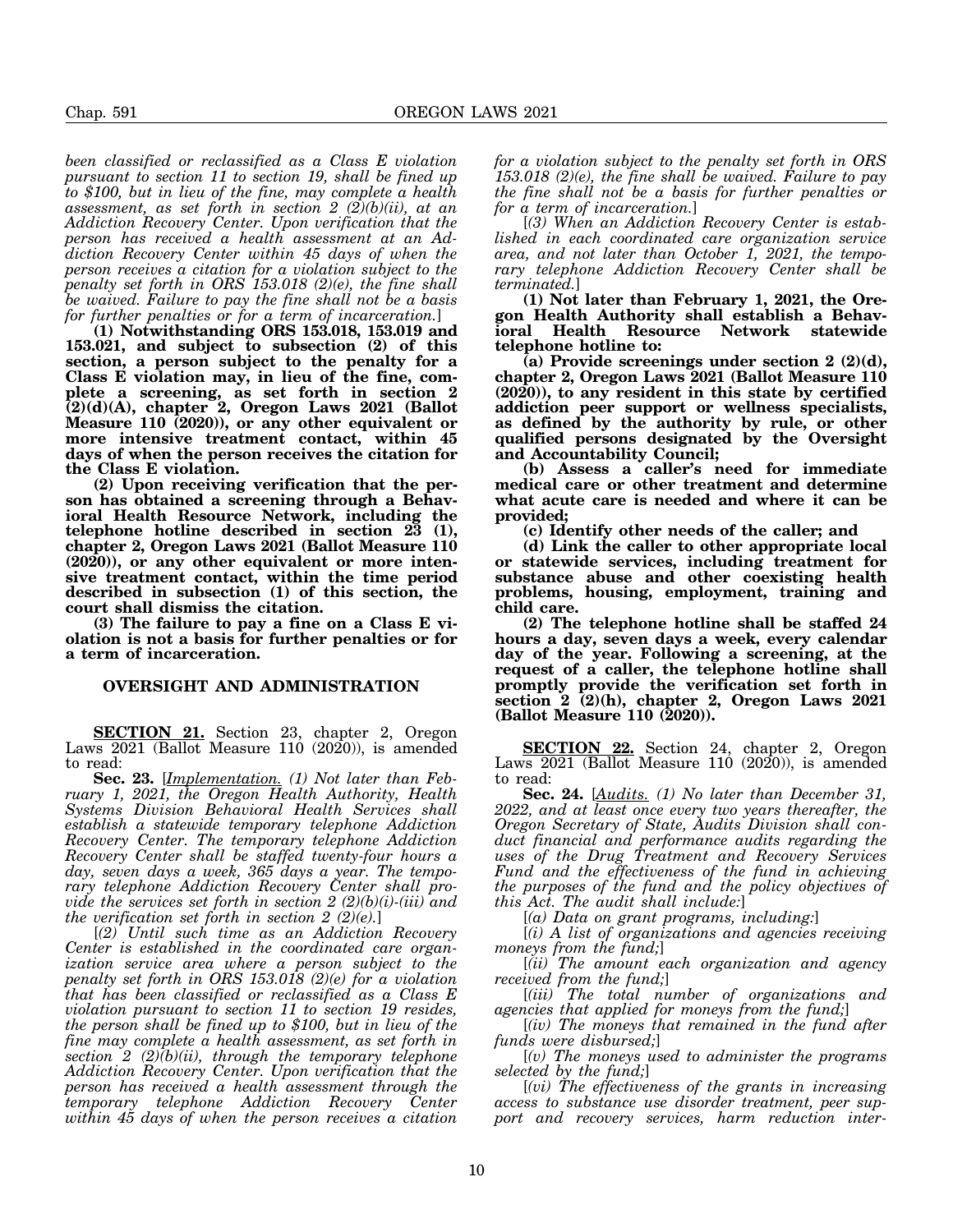*ventions as well as housing placement, and any other relevant outcome measures;*]

[*(b) Data on Addiction Recovery Centers, including:*]

[*(i) The outcomes of each center, including, but not limited to, the number of clients with substance use disorder served by each center, the average duration of client participation, and client outcomes, including rates of recidivism, substance use disorder treatment completion, ability to obtain housing, employment, and legitimate income;*]

[*(ii) The number of people seeking assistance from the center who are denied or not connected to substance use disorder treatment and other services, and the reasons for such denials;*]

[*(iii) The average wait time it takes for people at the center to be able to fulfill their individual intervention plan and the reason for any delays, such as waiting lists at referred services;*]

[*(iv) The total amount of money disbursed to each center.*]

[*(c) Data on implementation, including, the number of citations for Class E violations issued and the race of the person receiving a citation for a Class E violation;*]

[*(2) The audits set forth in subsection (a) of this section shall be conducted pursuant to the provisions of Oregon Revised Statutes Chapter 297 (and any subsequent modifications or amendments to those statutes), except to the extent any provision of chapter 297 conflicts with any provision of this Act , in which case the provisions of this Act shall control.*]

[*(3) The Audits Division shall monitor and report annually on agency progress in implementing recommendations made in the audits. The Audits Division shall follow up on recommendations as part of recurring audit work or as an activity separate from other audit activity. When following up on recommendations, the Audits Division may request from the appropriate agency evidence of implementation.*]

**(1) The Division of Audits of the office of the Secretary of State shall conduct performance audits and financial reviews as provided in this section, regarding the uses of the Drug Treatment and Recovery Services Fund and the effectiveness of the fund in achieving the purposes of the fund and the policy objectives of section 1, chapter 2, Oregon Laws 2021 (Ballot Measure 110 (2020)). Recipients of grants or funds under section 2, chapter 2, Oregon Laws 2021 (Ballot Measure 110 (2020)), shall keep accurate books, records and accounts that are subject to inspection and audit by the division.**

**(2) No later than two years after the completion of an audit or financial review, the division shall monitor and report on the progress in implementing any recommendations made in the audit or financial review. The division shall follow up on recommendations as part of recurring audit work or as an activity separate from other audit activity. When following up on recommendations, the division may request from the appropriate agency evidence of implementation.**

**(3) The audits set forth in this section shall be conducted pursuant to the provisions of ORS chapter 297, except to the extent any provision of ORS chapter 297 conflicts with any provision of sections 1 to 9, chapter 2, Oregon Laws 2021 (Ballot Measure 110 (2020)), in which case the provisions of sections 1 to 9, chapter 2, Oregon Laws 2021 (Ballot Measure 110 (2020)), shall control.**

**(4) No later than December 31, 2023, the division shall perform a:**

**(a) Real-time audit, as prescribed by the division, which shall include an assessment of the relationship between the Oversight and Accountability Council and the Oregon Health Authority, the relationship between the council and recipients of grants or funding and the structural integrity of sections 1 to 9, chapter 2, Oregon Laws 2021 (Ballot Measure 110 (2020)), including but not limited to assessing:**

**(A) Whether the organizational structure of the council contains conflicts or problems.**

**(B) Whether the rules adopted by the council are clear and functioning properly.**

**(C) Whether the council has sufficient authority and independence to achieve the council's mission.**

**(D) Whether the authority is fulfilling authority's duties under sections 3, 4, 5, 9 and 23, chapter 2, Oregon Laws 2021 (Ballot Measure 110 (2020)).**

**(E) Whether there are conflicts of interest in the process of awarding grants or funding.**

**(F) Whether there are opportunities to expand collaboration between the council and state agencies.**

**(G) Whether barriers exist in data collection and evaluation mechanisms.**

**(H) Who is providing the data.**

**(I) Other areas identified by the division.**

**(b) Financial review, which shall include an assessment of the following:**

**(A) The functioning of the grants and funding systems between the council, the authority and recipients of grants or funding, including by gathering information on who is receiving what grants and funding, the process of applying for the grants and funding and whether that process is conducive to obtaining qualified applicants and applicants from communities of color.**

**(B) Whether grants and funding are going to organizations that are culturally responsive and linguistically specific, including an assessment of:**

**(i) The barriers that exist for grant and funding applicants who are Black, Indigenous or People of Color.**

**(ii) The applicants that were denied and why.**

**(iii) Whether grants and other funding are being disbursed based on the priorities specified in section 2, chapter 2, Oregon Laws 2021 (Ballot Measure 110 (2020)).**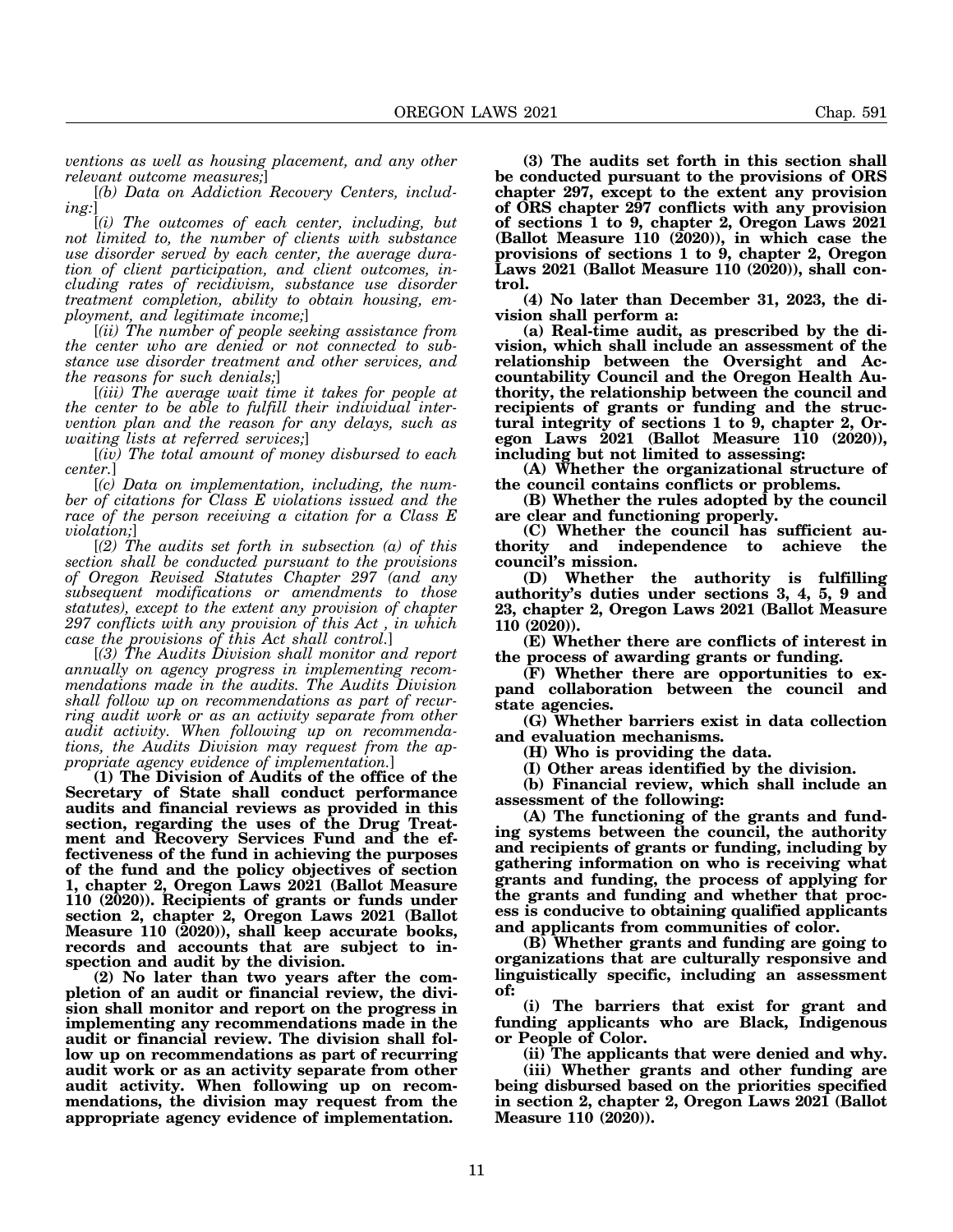**(iv) For government entities receiving grants or funding under section 2, chapter 2, Oregon Laws 2021 (Ballot Measure 110 (2020)), the government entities' subgrantees and whether the governmental entity supplanted or decreased any local funding dedicated to the same services after receiving grants or funds under section 2, chapter 2, Oregon Laws 2021 (Ballot Measure 110 (2020)).**

**(v) Whether the authority has stayed within its administrative spending cap.**

**(vi) What proportion of grants or funds received by grantees and others under section 2, chapter 2, Oregon Laws 2021 (Ballot Measure 110 (2020)), was devoted to administrative costs.**

**(C) The organizations and agencies receiving grants or funding under section 2, chapter 2, Oregon Laws 2021 (Ballot Measure 110 (2020)), and:**

**(i) Which of the organizations and agencies are Behavioral Health Resource Network entities.**

**(ii) The amount each organization and agency received.**

**(iii) The total number of organizations and agencies that applied for grants or funding.**

**(iv) The amount of moneys from the fund that were used to administer the programs selected by the council.**

**(v) The moneys that remained in the Drug Treatment and Recovery Services Fund after grants and funding were disbursed.**

**(vi) A performance assessment of each grant or funding recipient.**

**(D) Other areas identified by the division.**

**(5) No later than December 31, 2024, the division shall conduct a performance audit, which must include an assessment of the following:**

**(a) All relevant data regarding the implementation of sections 22 and 23, chapter 2, Oregon Laws 2021 (Ballot Measure 110 (2020)), including demographic information on individuals who receive citations subject to sections 22 and 23, chapter 2, Oregon Laws 2021 (Ballot Measure 110 (2020)), and whether the citations resulted in connecting the individuals with treatment.**

**(b) The functioning of:**

**(A) Law enforcement and the courts in relation to Class E violation citations;**

**(B) The telephone hotline operated by the authority; and**

**(C) Entities providing verification of screenings under section 2, chapter 2, Oregon** Laws 2021 (Ballot Measure 110 (2020)).

**(c) Disparities shown by demographic data and whether the citation data reveals a disproportionate use of citations in communities most impacted by the war on drugs.**

**(d) Whether sections 2, 22 and 23, chapter 2, Oregon Laws 2021 (Ballot Measure 110 (2020)), reduce the involvement in the criminal justice** **system of individuals with substance use disorder.**

**(e) Outcomes for individuals receiving treatment and other social services under section 2, chapter 2, Oregon Laws 2021 (Ballot Measure 110 (2020)), including, but not limited to, the following:**

**(A) Whether access to care increased since December 3, 2020, and, if data is available, whether, since December 3, 2020:**

**(i) The number of drug and alcohol treatment service providers increased.**

**(ii) The number of culturally specific providers increased.**

**(iii) Overdose rates have decreased.**

**(iv) Access to harm reduction services has increased.**

**(v) More individuals are accessing treatment than they were before December 3, 2020.**

**(vi) Access to housing for individuals with substance use disorder has increased.**

**(B) Data on Behavioral Health Resource Networks and recipients of grants and funding under section 2, chapter 2, Oregon Laws 2021 (Ballot Measure 110 (2020)), including:**

**(i) The outcomes of each network or recipient, including but not limited to the number of clients with substance use disorder receiving services from each network or recipient, the average duration of client participation and client outcomes.**

**(ii) The number of individuals seeking assistance from the network or recipients who are denied or not connected to substance use disorder treatment and other services, and the reasons for the denials.**

**(iii) The average time it takes for clients to access services and fulfill their individual intervention plan and the reason for any delays, such as waiting lists at referred services.**

**(iv) Whether average times to access services to which clients are referred, such as housing or medically assisted treatment, have decreased over time since December 3, 2020.**

**(v) Demographic data on clients served by Behavioral Health Resource Networks, including** demographic data on race, **ethnicity, gender and age.**

**(6) After the initial audit and financial review under subsection (4) of this section, the division shall conduct periodic performance audits and financial reviews pursuant to the division's annual audit plan and taking into consideration the risks of the program.**

## **STATEMENT OF ECONOMIC INTEREST**

**SECTION 23.** ORS 244.050 is amended to read:

 $244.050$ . (1) On or before April 15 of each year the following persons shall file with the Oregon Government Ethics Commission a verified statement of economic interest as required under this chapter: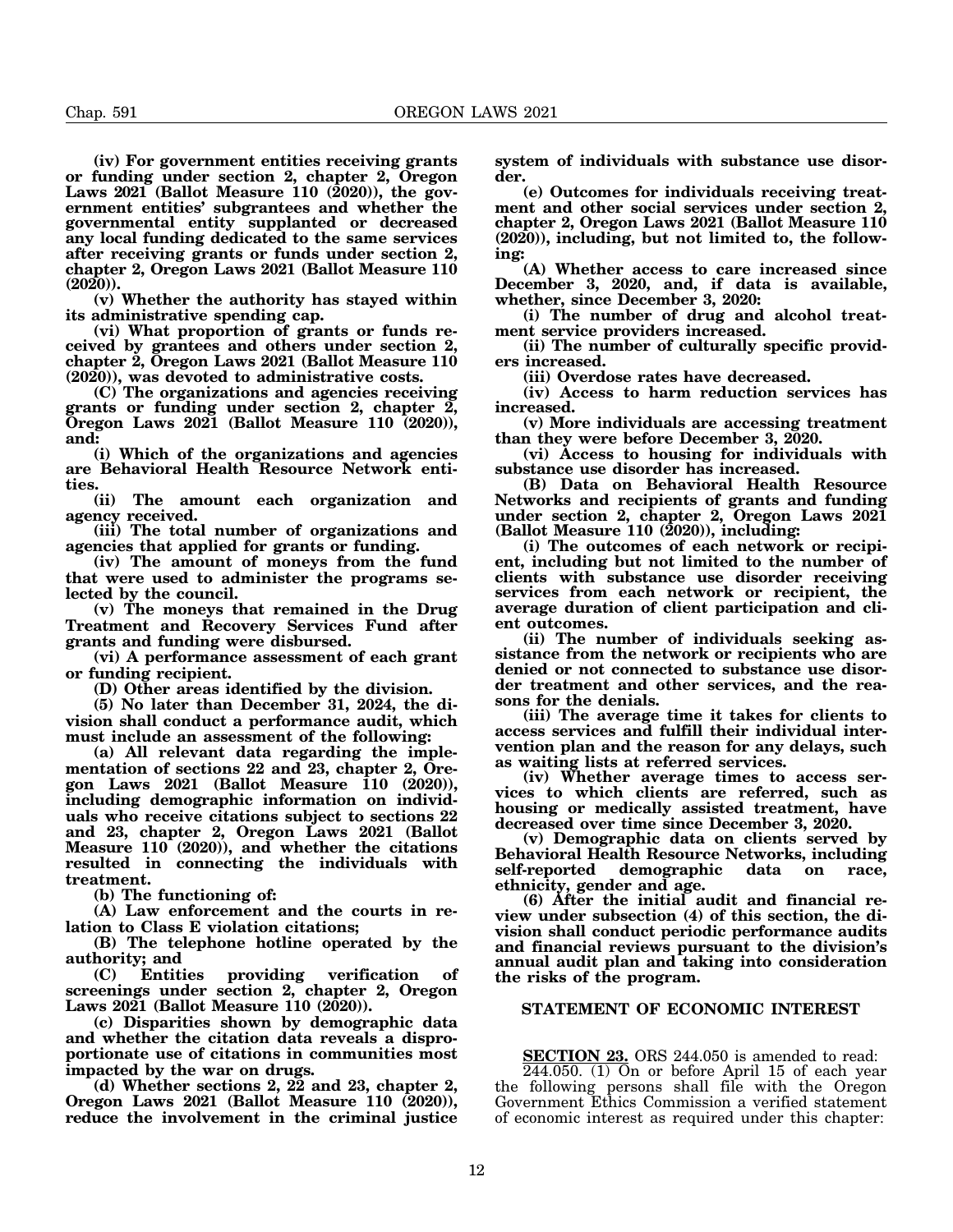(a) The Governor, Secretary of State, State Treasurer, Attorney General, Commissioner of the Bureau of Labor and Industries, district attorneys and members of the Legislative Assembly.

(b) Any judicial officer, including justices of the peace and municipal judges, except any pro tem judicial officer who does not otherwise serve as a judicial officer.

(c) Any candidate for a public office designated in paragraph (a) or (b) of this subsection.

(d) The Deputy Attorney General.

(e) The Deputy Secretary of State.

(f) The Legislative Administrator, the Legislative Counsel, the Legislative Fiscal Officer, the Legislative Policy and Research Director, the Secretary of the Senate, the Chief Clerk of the House of Representatives and the Legislative Equity Officer.

(g) The president and vice presidents, or their administrative equivalents, in each public university listed in ORS 352.002.

(h) The following state officers:

(A) Adjutant General.

(B) Director of Agriculture.

(C) Manager of State Accident Insurance Fund Corporation.

(D) Water Resources Director.

(E) Director of Department of Environmental Quality.

(F) Director of Oregon Department of Administrative Services.

(G) State Fish and Wildlife Director.

(H) State Forester.

(I) State Geologist.

(J) Director of Human Services.

(K) Director of the Department of Consumer and Business Services.

(L) Director of the Department of State Lands.

(M) State Librarian.

(N) Administrator of Oregon Liquor Control Commission.

(O) Superintendent of State Police.

(P) Director of the Public Employees Retirement System.

(Q) Director of Department of Revenue.

(R) Director of Transportation.

(S) Public Utility Commissioner.

(T) Director of Veterans' Affairs.

(U) Executive director of Oregon Government Ethics Commission.

(V) Director of the State Department of Energy.

(W) Director and each assistant director of the Oregon State Lottery.

(X) Director of the Department of Corrections.

(Y) Director of the Oregon Department of Aviation.

(Z) Executive director of the Oregon Criminal Justice Commission.

(AA) Director of the Oregon Business Development Department.

(BB) Director of the Office of Emergency Management.

(CC) Director of the Employment Department.

(DD) Chief of staff for the Governor.

(EE) Director of the Housing and Community Services Department.

(FF) State Court Administrator.

(GG) Director of the Department of Land Conservation and Development.

(HH) Board chairperson of the Land Use Board of Appeals.

(II) State Marine Director.

(JJ) Executive director of the Oregon Racing Commission.

(KK) State Parks and Recreation Director.

(LL) Public defense services executive director. (MM) Chairperson of the Public Employees' Benefit Board.

(NN) Director of the Department of Public Safety Standards and Training.

(OO) Executive director of the Higher Education Coordinating Commission.

(PP) Executive director of the Oregon Watershed Enhancement Board.

(QQ) Director of the Oregon Youth Authority.

(RR) Director of the Oregon Health Authority.

(SS) Deputy Superintendent of Public Instruction.

(i) The First Partner, the legal counsel, the deputy legal counsel and all policy advisors within the Governor's office.

(j) Every elected city or county official.

(k) Every member of a city or county planning, zoning or development commission.

(L) The chief executive officer of a city or county who performs the duties of manager or principal administrator of the city or county.

(m) Members of local government boundary commissions formed under ORS 199.410 to 199.519.

(n) Every member of a governing body of a metropolitan service district and the auditor and executive officer thereof.

(o) Each member of the board of directors of the State Accident Insurance Fund Corporation.

(p) The chief administrative officer and the financial officer of each common and union high school district, education service district and community college district.

(q) Every member of the following state boards**,** [*and*] commissions **and councils**:

(A) Governing board of the State Department of

Geology and Mineral Industries.

(B) Oregon Business Development Commission.

(C) State Board of Education.

(D) Environmental Quality Commission.

(E) Fish and Wildlife Commission of the State of Oregon.

(F) State Board of Forestry.

(G) Oregon Government Ethics Commission.

(H) Oregon Health Policy Board.

(I) Oregon Investment Council.

(J) Land Conservation and Development Commission.

(K) Oregon Liquor Control Commission.

(L) Oregon Short Term Fund Board.

(M) State Marine Board.

(N) Mass transit district boards.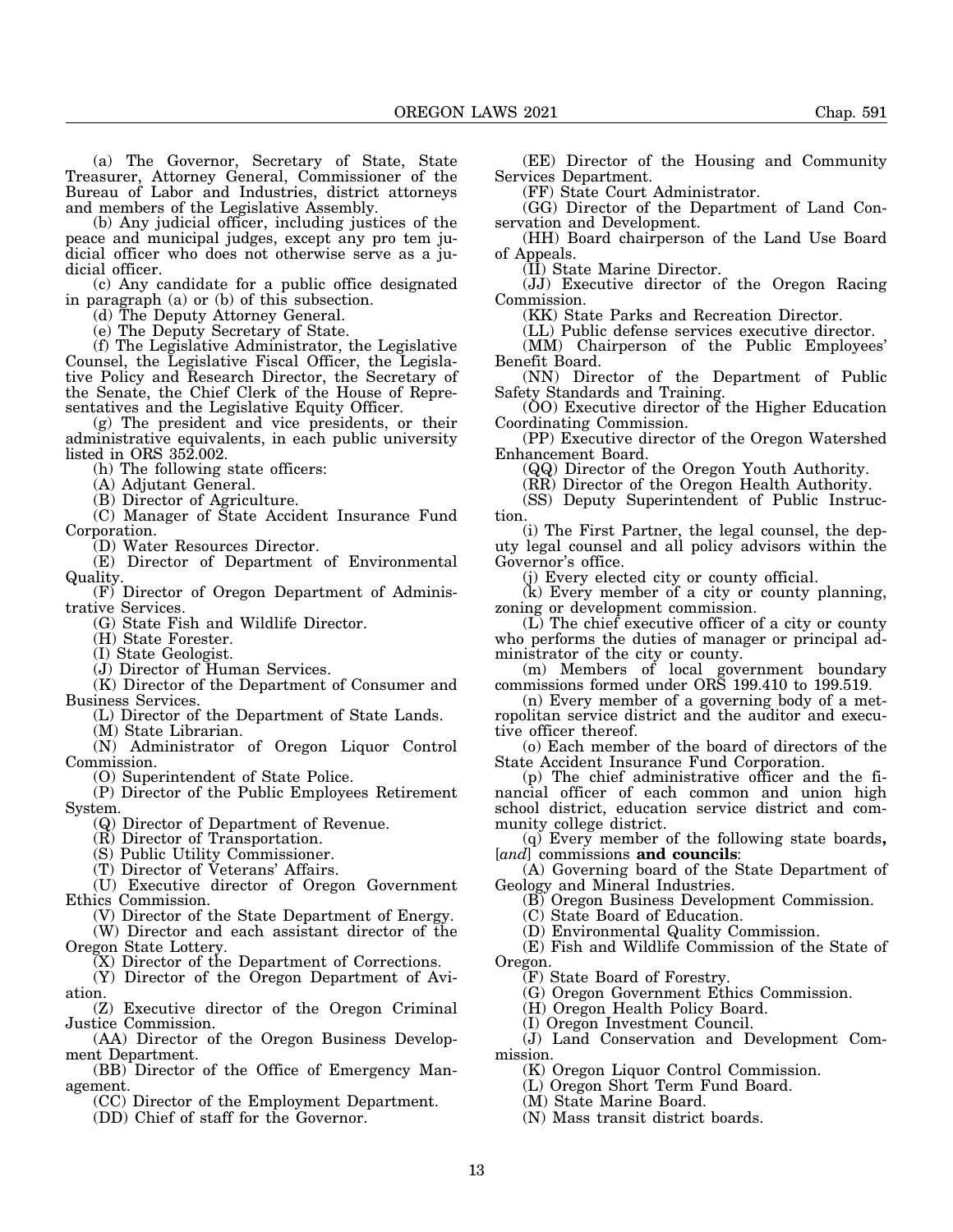(O) Energy Facility Siting Council.

(P) Board of Commissioners of the Port of Portland.

(Q) Employment Relations Board.

(R) Public Employees Retirement Board.

(S) Oregon Racing Commission.

(T) Oregon Transportation Commission.

(U) Water Resources Commission.

(V) Workers' Compensation Board.

(W) Oregon Facilities Authority.

(X) Oregon State Lottery Commission.

(Y) Pacific Northwest Electric Power and Conservation Planning Council.

(Z) Columbia River Gorge Commission.

(AA) Oregon Health and Science University Board of Directors.

(BB) Capitol Planning Commission.

(CC) Higher Education Coordinating Commission.

(DD) Oregon Growth Board.

(EE) Early Learning Council.<br>(FF) The Oversight an

**(FF) The Oversight and Accountability Council.**

(r) The following officers of the State Treasurer: (A) Deputy State Treasurer.

(B) Chief of staff for the office of the State Treasurer.

(C) Director of the Investment Division.

(s) Every member of the board of commissioners

of a port governed by ORS 777.005 to 777.725 or 777.915 to 777.953.

(t) Every member of the board of directors of an authority created under ORS 441.525 to 441.595.

(u) Every member of a governing board of a public university listed in ORS 352.002.

(v) Every member of the board of directors of an authority created under ORS 465.600 to 465.621.

(2) By April 15 next after the date an appointment takes effect, every appointed public official on a board or commission listed in subsection (1) of this section shall file with the Oregon Government Ethics Commission a statement of economic interest as required under ORS 244.060, 244.070 and 244.090.

(3) By April 15 next after the filing deadline for the primary election, each candidate described in subsection (1) of this section shall file with the commission a statement of economic interest as required under ORS 244.060, 244.070 and 244.090.

(4) Not later than the 40th day before the date of the statewide general election, each candidate described in subsection (1) of this section who will appear on the statewide general election ballot and who was not required to file a statement of economic interest under subsections (1) to (3) of this section shall file with the commission a statement of economic interest as required under ORS 244.060, 244.070 and 244.090.

(5) Subsections (1) to (3) of this section apply only to persons who are incumbent, elected or appointed public officials as of April 15 and to persons who are candidates on April 15.

(6) If a statement required to be filed under this section has not been received by the commission within five days after the date the statement is due, the commission shall notify the public official or candidate and give the public official or candidate not less than 15 days to comply with the requirements of this section. If the public official or candidate fails to comply by the date set by the commission, the commission may impose a civil penalty as provided in ORS 244.350.

#### **REPORT TO LEGISLATIVE ASSEMBLY**

**SECTION 24. No later than January 1, 2022, and at the beginning of each calendar quarter thereafter, the Oregon Health Authority shall report to the Legislative Assembly, in the manner provided in ORS 192.245, how funds from the Drug Treatment and Recovery Services Fund were spent in the preceding calendar quarter.**

**SECTION 24a. The Oregon Health Authority shall report, in the manner provided in ORS 192.245, to the interim subcommittee of the Joint Committee on Ways and Means related to human services and to the interim committees of the Legislative Assembly related to mental or behavioral health:**

**(1) No later than January 31, 2022, the number of applications for grants or funding awarded under section 2, chapter 2, Oregon Laws 2021 (Ballot Measure 110 (2020)), and, for each award, the:**

**(a) Amount of the grant or funding;**

**(b) Array of services provided by each recipient;**

**(c) Duration of the award; and**

**(d) Geographic area served by each recipient.**

**(2) No later than 30 days after grants or funding have been awarded to entities serving every county in this state:**

**(a) The name of each recipient of a grant or funding providing services described in section 2 (2)(d), chapter 2, Oregon Laws 2021 (Ballot Measure 110 (2020)), and any subcontractors of the recipient; and**

**(b) The services provided by each recipient and the counties where the services will be provided by the recipient.**

**(3) No later than 30 days after the grants or funding have been awarded for the biennium beginning July 1, 2021:**

**(a) Details of the awards;**

**(b) The grants or funding awarded for services described in section 2 (2), chapter 2, Oregon Laws 2021 (Ballot Measure 110 (2020)), and the grants or funding that were awarded to provide services described in section 2 (3), chapter 2, Oregon Laws 2021 (Ballot Measure 110 (2020)); and**

**(c) Total budget projections for the biennia beginning July 1, 2021, and July 1, 2023.**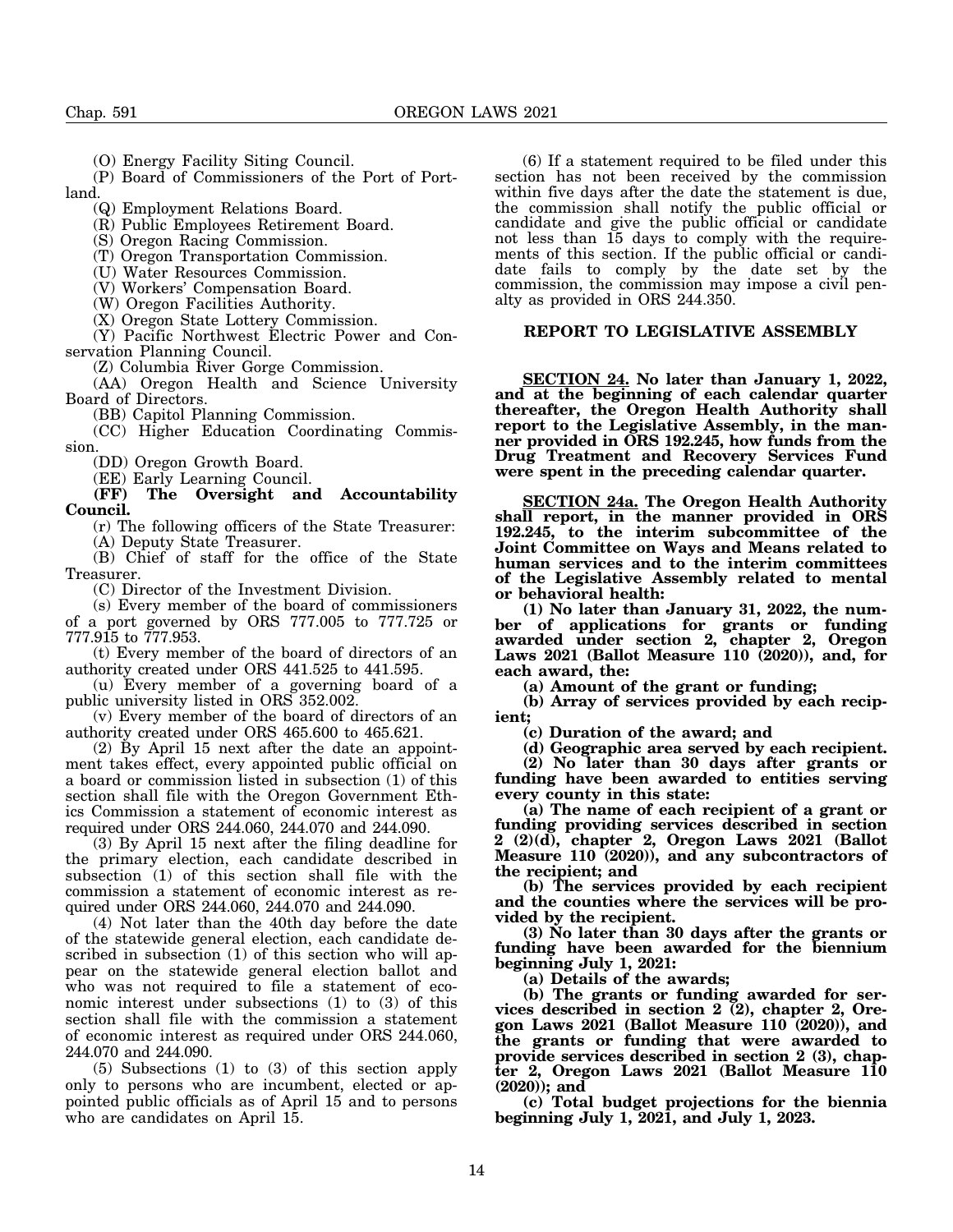# **JUVENILE COURTS**

**SECTION 25.** ORS 419C.370 is amended to read: 419C.370. (1) The juvenile court may enter an order directing that all cases involving:

(a) Violation of a law or ordinance relating to the use or operation of a motor vehicle, boating laws or game laws be waived to criminal or municipal court;

(b) An offense classified as a violation **other than a Class E violation** under the laws of this state or a political subdivision of this state be waived to municipal court if the municipal court has agreed to accept jurisdiction; and

(c) A misdemeanor that entails theft, destruction, tampering with or vandalism of property be waived to municipal court if the municipal court has agreed to accept jurisdiction.

(2) Cases waived under subsection (1) of this section are subject to the following:

(a) That the criminal or municipal court prior to hearing a case, other than a case involving a parking violation, in which the defendant is or appears to be under 18 years of age notify the juvenile court of that fact; and

(b) That the juvenile court may direct that any such case be waived to the juvenile court for further proceedings.

(3)(a) When a person who has been waived under subsection  $(1)(c)$  of this section is convicted of a property offense, the municipal court may impose any sanction authorized for the offense except for incarceration. The municipal court shall notify the juvenile court of the disposition of the case.

(b) When a person has been waived under subsection (1) of this section and fails to appear as summoned or is placed on probation and is alleged to have violated a condition of the probation, the juvenile court may recall the case to the juvenile court for further proceedings. When a person has been returned to juvenile court under this paragraph, the juvenile court may proceed as though the person had failed to appear as summoned to the juvenile court or had violated a juvenile court probation order under ORS 419C.446.

(4) Records of cases waived under subsection (1)(c) of this section are juvenile records for purposes of expunction under ORS 419A.260.

**SECTION 26. Section 27 of this 2021 Act is added to and made a part of ORS chapter 419C.**

**SECTION 27. (1) If a youth is within the jurisdiction of the court for having committed an act that, if committed by an adult, would constitute a Class E violation, the court shall proceed in accordance with section 22, chapter 2, Oregon Laws 2021 (Ballot Measure 110 (2020)).**

**(2) Nothing in subsection (1) of this section prevents a youth from entering into a formal accountability agreement under ORS 419C.230 for a Class E violation.**

# **MUNICIPAL AND JUSTICE COURTS**

**SECTION 28.** ORS 51.050 is amended to read:

51.050. (1) Except as otherwise provided in this section, in addition to the criminal jurisdiction of justice courts already conferred upon and exercised by them, justice courts have jurisdiction of all offenses committed or triable in their respective counties. The jurisdiction conveyed by this section is concurrent with any jurisdiction that may be exercised by a circuit court or municipal court.

(2) In any justice court that has not become a court of record under ORS 51.025, a defendant charged with a misdemeanor shall be notified immediately after entering a plea of not guilty of the right of the defendant to have the matter transferred to the circuit court for the county where the justice court is located. The election shall be made within 10 days after the plea of not guilty is entered, and the justice shall immediately transfer the case to the appropriate court.

(3) A justice court does not have jurisdiction over the trial of any felony or a designated drugrelated misdemeanor as defined in ORS 423.478. **A justice court does not have jurisdiction over Class E violations.** Except as provided in ORS 51.037, a justice court does not have jurisdiction over offenses created by the charter or ordinance of any city.

**SECTION 29.** ORS 221.339 is amended to read:

221.339. (1) A municipal court has concurrent jurisdiction with circuit courts and justice courts over all violations committed or triable in the city where the court is located.

(2) Except as provided in subsections (3) and (4) of this section, municipal courts have concurrent jurisdiction with circuit courts and justice courts over misdemeanors committed or triable in the city. Municipal courts may exercise the jurisdiction conveyed by this section without a charter provision or ordinance authorizing that exercise.

(3) Municipal courts have no jurisdiction over felonies**,** [*or*] designated drug-related misdemeanors as defined in ORS 423.478 **or Class E violations**.

(4) A city may limit the exercise of jurisdiction over misdemeanors by a municipal court under this section by the adoption of a charter provision or ordinance, except that municipal courts must retain concurrent jurisdiction with circuit courts over:

(a) Misdemeanors created by the city's own charter or by ordinances adopted by the city, as provided in ORS 3.132; and

(b) Traffic crimes as defined by ORS 801.545.

(5) Subject to the powers and duties of the Attorney General under ORS 180.060, the city attorney has authority to prosecute a violation of any offense created by statute that is subject to the jurisdiction of a municipal court, including any appeal, if the offense is committed or triable in the city. The prosecution shall be in the name of the state. The city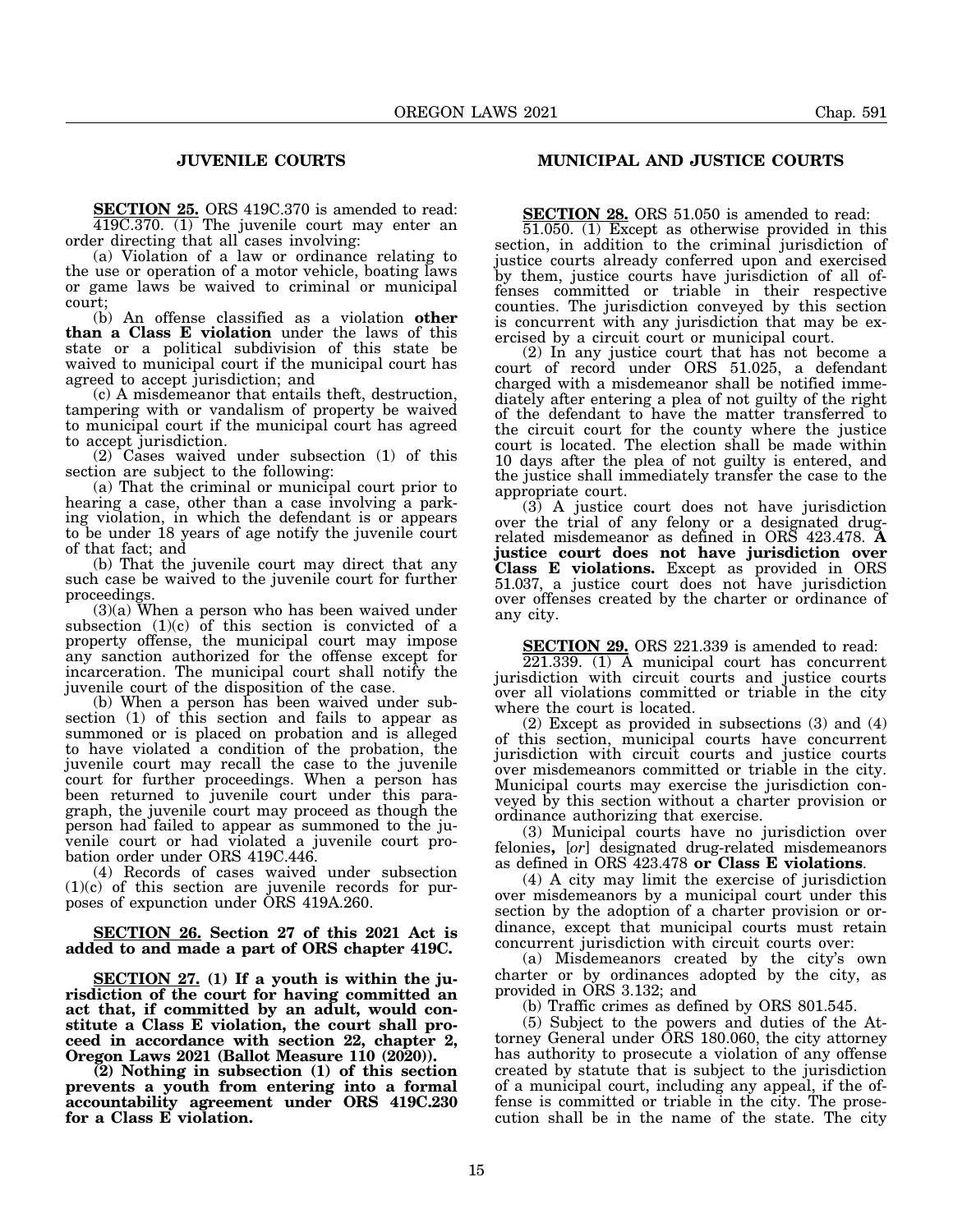attorney shall have all powers of a district attorney in prosecutions under this subsection.

**SECTION 30. Notwithstanding the amendments to ORS 51.050 and 221.339 by sections 28 and 29 of this 2021 Act:**

**(1) A municipal court or justice court with Class E violation proceeding pending before the court on the effective date of this 2021 Act may continue to exercise jurisdiction over the proceeding in accordance with section 22, chapter 2, Oregon Laws 2021 (Ballot Measure 110 (2020)).**

**(2) A judgment of a municipal court or justice court adjudicating a Class E violation prior to the effective date of this 2021 Act is validated.**

## **CRIMINAL FINE ACCOUNT**

**SECTION 31.** ORS 137.300 is amended to read:

137.300. (1) The Criminal Fine Account is established in the General Fund. Except as otherwise provided by law, all amounts collected in state courts as monetary obligations in criminal actions shall be deposited by the courts in the account. All moneys in the account are continuously appropriated to the Department of Revenue to be distributed by the Department of Revenue as provided in this section. The Department of Revenue shall keep a record of moneys transferred into and out of the account.

(2) The Legislative Assembly shall first allocate moneys from the Criminal Fine Account for the following purposes, in the following order of priority:

(a) Allocations for public safety standards, training and facilities.

(b) Allocations for criminal injuries compensation and assistance to victims of crime and children reasonably suspected of being victims of crime.

(c) Allocations for the forensic services provided by the Oregon State Police, including, but not limited to, services of the Chief Medical Examiner.

(d) Allocations for the maintenance and operation of the Law Enforcement Data System.

(3) After making allocations under subsection (2) of this section, the Legislative Assembly shall allocate moneys from the Criminal Fine Account for the following purposes:

(a) Allocations to the Law Enforcement Medical Liability Account established under ORS 414.815.

(b) Allocations to the State Court Facilities and Security Account established under ORS 1.178.

(c) Allocations to the Department of Corrections for the purpose of planning, operating and maintaining county juvenile and adult corrections programs and facilities and drug and alcohol programs.

(d) Allocations to the Oregon Health Authority for the purpose of grants under ORS 430.345 for the establishment, operation and maintenance of alcohol and drug abuse prevention, early intervention and treatment services provided through a county.

(e) Allocations to the Oregon State Police for the purpose of the enforcement of the laws relating to driving under the influence of intoxicants.

(f) Allocations to the Arrest and Return Account established under ORS 133.865.

(g) Allocations to the Intoxicated Driver Program Fund established under ORS 813.270.

(h) Allocations to the State Court Technology Fund established under ORS 1.012.

**(4) Notwithstanding subsections (2) and (3) of this section, the Legislative Assembly shall allocate all moneys deposited into the Criminal Fine Account as payment of fines on Class E violations to the Drug Treatment and Recovery Services Fund established under section 5, chapter 2, Oregon Laws 2021 (Ballot Measure 110 (2020)).**

[*(4)*] **(5)** It is the intent of the Legislative Assembly that allocations from the Criminal Fine Account under subsection (3) of this section be consistent with historical funding of the entities, programs and accounts listed in subsection (3) of this section from monetary obligations imposed in criminal proceedings. Amounts that are allocated under subsection  $(\bar{3})(c)$  of this section shall be distributed to counties based on the amounts that were transferred to counties by circuit courts during the 2009-2011 biennium under the provisions of ORS 137.308, as in effect January 1, 2011.

[*(5)*] **(6)** Moneys in the Criminal Fine Account may not be allocated for the payment of debt service obligations.

[*(6)*] **(7)** The Department of Revenue shall deposit in the General Fund all moneys remaining in the Criminal Fine Account after the distributions listed in subsections (2)**,** [*and*] (3) **and (4)** of this section have been made.

[*(7)*] **(8)** The Department of Revenue shall establish by rule a process for distributing moneys in the Criminal Fine Account. The department may not distribute more than one-eighth of the total biennial allocation to an entity during a calendar quarter.

## **UNIFORM CONTROLLED SUBSTANCES ACT CHANGES**

**SECTION 32.** ORS 475.752, as amended by section 11, chapter 2, Oregon Laws 2021 (Ballot Measure 110 (2020)), is amended to read:

475.752. (1) Except as authorized by ORS 475.005 to 475.285 and 475.752 to 475.980, it is unlawful for any person to manufacture or deliver a controlled substance. Any person who violates this subsection with respect to:

(a) A controlled substance in Schedule I, is guilty of a Class A felony, except as otherwise provided in ORS 475.886 and 475.890.

(b) A controlled substance in Schedule II, is guilty of a Class B felony, except as otherwise provided in ORS 475.878, 475.880, 475.882, 475.904 and 475.906.

(c) A controlled substance in Schedule III, is guilty of a Class C felony, except as otherwise provided in ORS 475.904 and 475.906.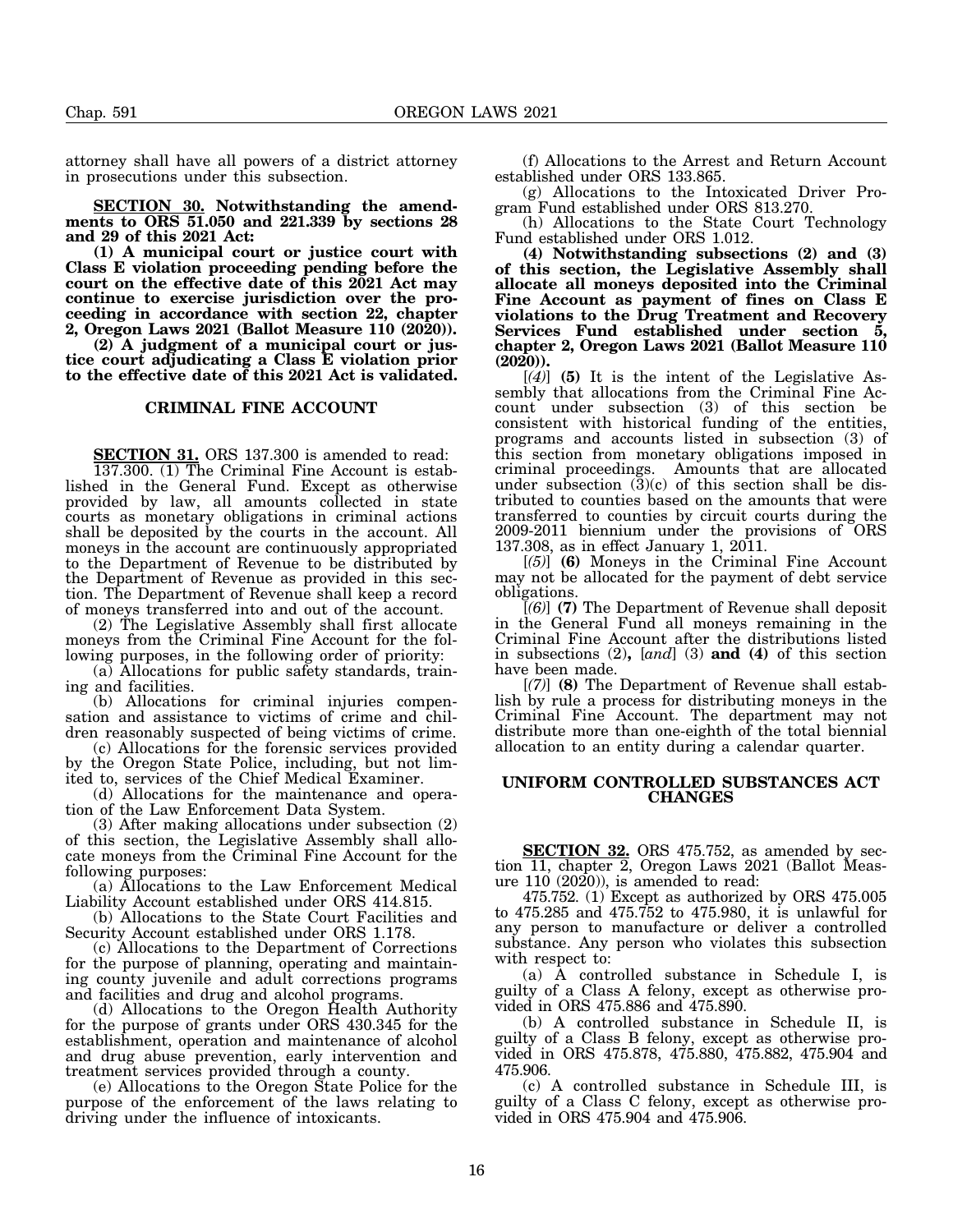(d) A controlled substance in Schedule IV, is guilty of a Class B misdemeanor.

(e) A controlled substance in Schedule V, is guilty of a Class C misdemeanor.

(2) Except as authorized in ORS 475.005 to 475.285 and 475.752 to 475.980, it is unlawful for any person to create or deliver a counterfeit substance. Any person who violates this subsection with respect to:

(a) A counterfeit substance in Schedule I, is guilty of a Class A felony.

(b) A counterfeit substance in Schedule II, is guilty of a Class B felony.

(c) A counterfeit substance in Schedule III, is guilty of a Class C felony.

(d) A counterfeit substance in Schedule IV, is guilty of a Class B misdemeanor.

(e) A counterfeit substance in Schedule V, is guilty of a Class C misdemeanor.

(3) It is unlawful for any person knowingly or intentionally to possess a controlled substance unless the substance was obtained directly from, or pursuant to a valid prescription or order of, a practitioner while acting in the course of professional practice, or except as otherwise authorized by ORS 475.005 to 475.285 and 475.752 to 475.980. Any person who violates this subsection with respect to:

(a) A controlled substance in Schedule I, is guilty of a Class E violation, except as otherwise provided in ORS 475.854, 475.874 and 475.894 and subsection (7) of this section.

(b) A controlled substance in Schedule II, is guilty of a Class E violation, except as otherwise provided in ORS **475.814,** 475.824, 475.834 or 475.884 or subsection (8) of this section.

(c) A controlled substance in Schedule III, is guilty of a Class E violation.

(d) A controlled substance in Schedule IV, is guilty of a Class E violation.

(e) A controlled substance in Schedule V, is guilty of a violation.

(4) **It is an affirmative defense** in any prosecution under this section for manufacture, possession or delivery of [*that*] **the** plant of the genus Lophophora commonly known as peyote[*, it is an affirmative defense*] that the peyote is being used or is intended for use:

(a) In connection with the good faith practice of a religious belief;

(b) As directly associated with a religious practice; and

(c) In a manner that is not dangerous to the health of the user or others who are in the proximity of the user.

(5) The affirmative defense created in subsection (4) of this section is not available to any person who has possessed or delivered the peyote while incarcerated in a correctional facility in this state.

 $(6)(a)$  Notwithstanding subsection  $(1)$  of this section, a person who unlawfully manufactures or delivers a controlled substance in Schedule IV and who thereby causes death to another person is guilty of a Class C felony.

(b) For purposes of this subsection, causation is established when the controlled substance plays a substantial role in the death of the other person.

[*(7)(a) Notwithstanding subsection (3)(a) of this section, unlawful possession of a controlled substance in Schedule I is a Class B felony if the possession is a commercial drug offense under ORS 475.900 (1)(b).*]

[*(b) Notwithstanding subsection (3)(a) of this section and except as provided in ORS 475.900 (1)(b), unlawful possession of a controlled substance in Schedule I is a Class A misdemeanor if the person possesses:*]

[*(A) Forty or more user units of a mixture or substance containing a detectable amount of lysergic acid diethylamide; or*]

[*(B) Twelve grams or more of a mixture or substance containing a detectable amount of psilocybin or psilocin.*]

**(7) Notwithstanding subsection (3)(a) of this section:**

**(a) Unlawful possession of a controlled substance in Schedule I is a Class A misdemeanor if the person possesses:**

**(A) Forty or more user units of a mixture or substance containing a detectable amount of lysergic acid diethylamide; or**

**(B) Twelve grams or more of a mixture or substance containing a detectable amount of psilocybin or psilocin.**

**(b) Unlawful possession of a controlled substance in Schedule I is a Class B felony if:**

**(A) The possession is a commercial drug offense under ORS 475.900 (1)(b); or**

**(B) The person possesses a substantial quantity under ORS 475.900 (2)(b).**

(8) Notwithstanding subsection (3)(b) of this section, unlawful possession of a controlled substance in Schedule II is a Class C felony if**:**

**(a)** The possession is a commercial drug offense under ORS 475.900 (1)(b)[*.*]**; or**

**(b) The person possesses a substantial quantity under ORS 475.900 (2)(b).**

**SECTION 33.** ORS 475.814 is amended to read:

475.814. (1) It is unlawful for any person knowingly or intentionally to possess hydrocodone unless the hydrocodone was obtained directly from, or pursuant to[*,*] a valid prescription or order of**,** a practitioner while acting in the course of professional practice, or except as otherwise authorized by ORS 475.005 to 475.285 and 475.752 to 475.980.

(2)**(a)** Unlawful possession of hydrocodone is a [*Class A misdemeanor*] **Class E violation**.

**(b) Notwithstanding paragraph (a) of this subsection, unlawful possession of hydrocodone is a Class A misdemeanor if:**

**(A) The possession is a commercial drug offense under ORS 475.900 (1)(b); or**

**(B) The person possesses 40 or more pills, tablets, capsules or user units of a mixture or substance containing a detectable amount of hydrocodone.**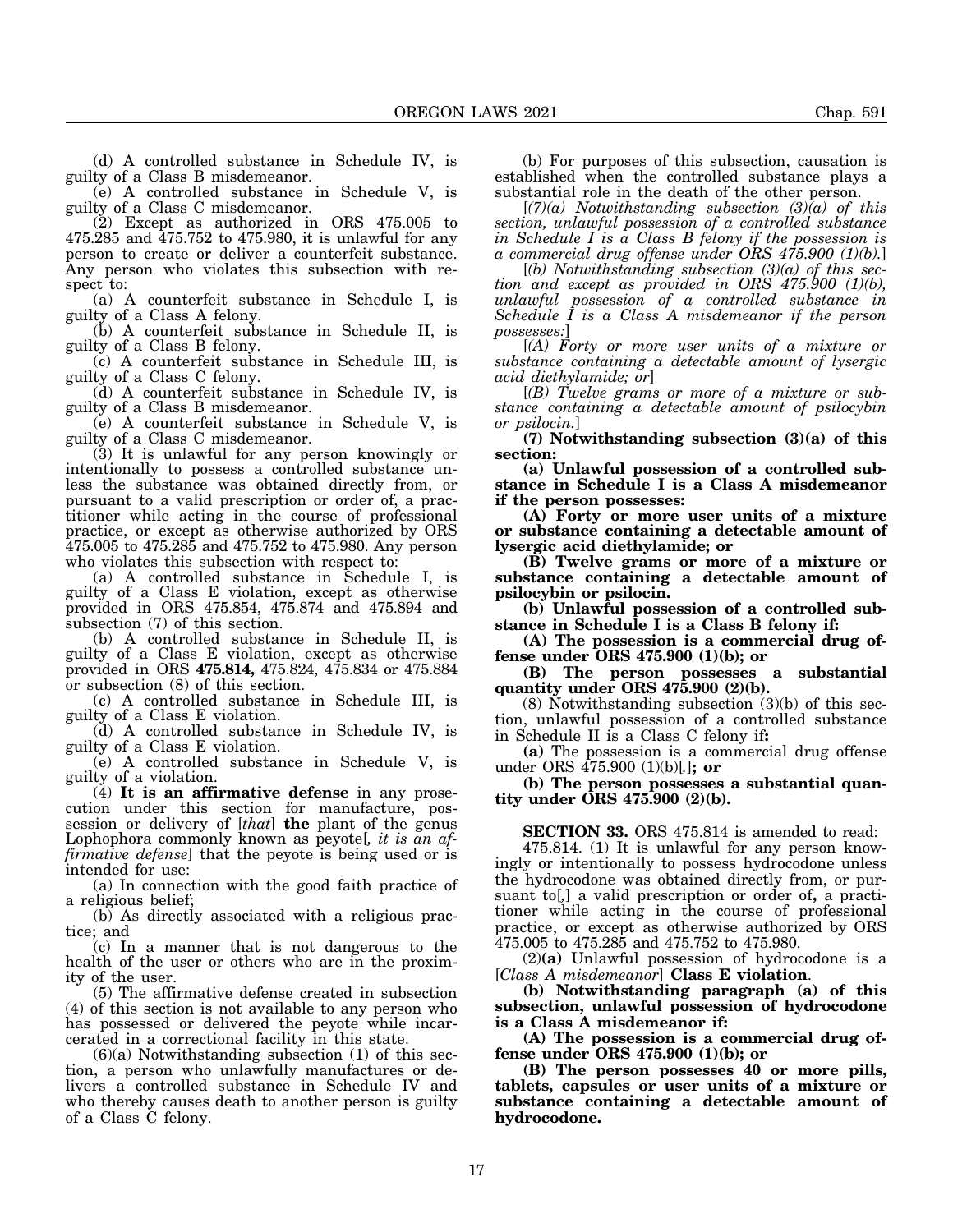**SECTION 34.** ORS 475.824, as amended by section 12, chapter 2, Oregon Laws 2021 (Ballot Measure 110 (2020)), is amended to read:

475.824. (1) It is unlawful for any person knowingly or intentionally to possess methadone unless the methadone was obtained directly from, or pursuant to[*,*] a valid prescription or order of**,** a practitioner while acting in the course of professional practice, or except as otherwise authorized by ORS 475.005 to 475.285 and 475.752 to 475.980.

(2)(a) Unlawful possession of methadone is a Class E violation.

[*(b) Notwithstanding paragraph (a) of this subsection, unlawful possession of methadone is a Class C felony if the possession is a commercial drug offense under ORS 475.900 (1)(b).*]

[*(c) Notwithstanding paragraph (a) of this subsection, unlawful possession of methadone is a Class A misdemeanor if the person possesses 40 or more user units of a mixture or substance containing a detectable amount of methadone.*]

**(b) Notwithstanding paragraph (a) of this subsection, unlawful possession of methadone is a Class A misdemeanor if the person possesses 40 or more user units of a mixture or substance containing a detectable amount of methadone.**

**(c) Notwithstanding paragraphs (a) and (b) of this subsection, unlawful possession of methadone is a Class C felony if the possession is a commercial drug offense under ORS 475.900 (1)(b).**

**SECTION 35.** ORS 475.834, as amended by section 13, chapter 2, Oregon Laws 2021 (Ballot Measure 110 (2020)), is amended to read:

475.834. (1) It is unlawful for any person knowingly or intentionally to possess oxycodone unless the oxycodone was obtained directly from, or pursuant to[*,*] a valid prescription or order of**,** a practitioner while acting in the course of professional practice, or except as otherwise authorized by ORS 475.005 to 475.285 and 475.752 to 475.980.

 $(2)(a)$  Unlawful possession of oxycodone is a Class E violation.

[*(b) Notwithstanding paragraph (a) of this subsection, unlawful possession of oxycodone is a Class C felony if the possession is a commercial drug offense under ORS 475.900 (1)(b).*]

[*(c) Notwithstanding paragraph (a) of this subsection, unlawful possession of oxycodone is a Class A misdemeanor if the person possesses 40 or more pills, tablets or capsules of a mixture or substance containing a detectable amount of oxycodone.*]

**(b) Notwithstanding paragraph (a) of this subsection, unlawful possession of oxycodone is a Class A misdemeanor if the person possesses 40 or more pills, tablets, capsules or user units of a mixture or substance containing a detectable amount of oxycodone.**

**(c) Notwithstanding paragraphs (a) and (b) of this subsection, unlawful possession of oxycodone is a Class C felony if the possession**

# **is a commercial drug offense under ORS 475.900 (1)(b).**

**SECTION 36.** ORS 475.854, as amended by section 14, chapter 2, Oregon Laws 2021 (Ballot Measure 110 (2020)), is amended to read:

475.854. (1) It is unlawful for any person knowingly or intentionally to possess heroin.

(2)(a) Unlawful possession of heroin is a Class E violation.

[*(b) Notwithstanding paragraph (a) of this subsection, unlawful possession of heroin is a Class B felony if the possession is a commercial drug offense under ORS 475.900 (1)(b).*]

[*(c) Notwithstanding paragraph (a) of this subsection and except as provided in ORS 475.900 (1)(b), unlawful possession of heroin is a Class A misdemeanor if the person possesses one gram or more of a mixture or substance containing a detectable amount of heroin.*]

**(b) Notwithstanding paragraph (a) of this subsection, unlawful possession of heroin is a Class A misdemeanor if the person possesses one gram or more of a mixture or substance containing a detectable amount of heroin.**

**(c) Notwithstanding paragraphs (a) and (b) of this subsection, unlawful possession of heroin is a Class B felony if:**

**(A) The possession is a commercial drug offense under ORS 475.900 (1)(b); or**

**(B) The person possesses a substantial quantity under ORS 475.900 (2)(b).**

**SECTION 37.** ORS 475.874, as amended by section 15, chapter 2, Oregon Laws 2021 (Ballot Measure 110 (2020)), is amended to read:

475.874. (1) It is unlawful for any person knowingly or intentionally to possess

 $3,4$ -methylenedioxymethamphetamine.<br>(2)(a) Unlawful poss (2)(a) Unlawful possession of 3,4-methylenedioxymethamphetamine is a Class E violation.

[*(b) Notwithstanding paragraph (a) of this subsection,* unlawful possession *3,4-methylenedioxymethamphetamine is a Class B felony if the possession is a commercial drug offense under ORS 475.900 (1)(b).*]

[*(c) Notwithstanding paragraph (a) of this subsection and except as provided in ORS 475.900 (1)(b), unlawful possession of methylenedioxymethamphetamine is a Class A misdemeanor if the person possesses one gram or more or five or more pills, tablets or capsules of a mixture or substance containing a detectable amount of:*]

[*(A) 3,4-methylenedioxyamphetamine;*]

[*(B) 3,4-methylenedioxymethamphetamine; or*]

[*(C) 3,4-methylenedioxy-N-ethylamphetamine.*]

**(b) Notwithstanding paragraph (a) of this subsection, unlawful possession of 3,4-methylenedioxymethamphetamine is a Class A misdemeanor if the person possesses one gram or more or five or more pills, tablets or**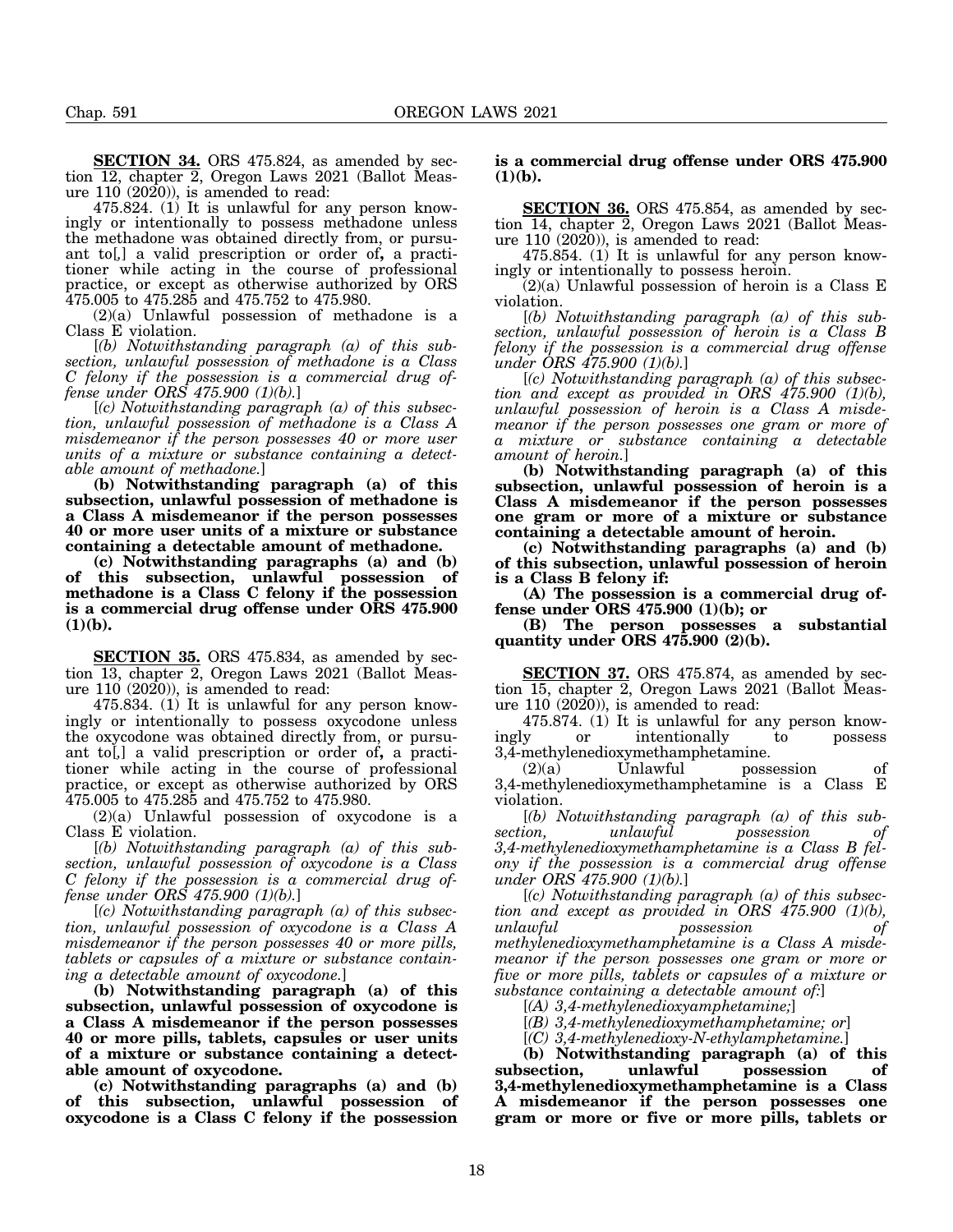**capsules of a mixture or substance containing a detectable amount of:**

**(A) 3,4-methylenedioxyamphetamine;**

**(B) 3,4-methylenedioxymethamphetamine; or**

**(C) 3,4-methylenedioxy-N-ethylamphetamine.**

**(c) Notwithstanding paragraphs (a) and (b) of this subsection, unlawful possession of 3,4-methylenedioxymethamphetamine is a Class B felony if:**

**(A) The possession is a commercial drug offense under ORS 475.900 (1)(b); or**

**(B) The person possesses a substantial quantity under ORS 475.900 (2)(b).**

**SECTION 38.** ORS 475.884, as amended by section 16, chapter 2, Oregon Laws 2021 (Ballot Measure 110 (2020)), is amended to read:

475.884. (1) It is unlawful for any person knowingly or intentionally to possess cocaine unless the substance was obtained directly from, or pursuant to, a valid prescription or order of a practitioner while acting in the course of professional practice, or except as otherwise authorized by ORS 475.005 to 475.285 and 475.752 to 475.980.

(2)(a) Unlawful possession of cocaine is a Class E violation.

[*(b) Notwithstanding paragraph (a) of this subsection, unlawful possession of cocaine is a Class C felony if the possession is a commercial drug offense under ORS 475.900 (1)(b).*]

[*(c) Notwithstanding paragraph (a) of this subsection and except as provided in ORS 475.900 (1)(b), unlawful possession of cocaine is a Class A misdemeanor if the person possesses two grams or more of* mixture or substance containing a detectable *amount of cocaine.*]

**(b) Notwithstanding paragraph (a) of this subsection, unlawful possession of cocaine is a Class A misdemeanor if the person possesses two grams or more of a mixture or substance containing a detectable amount of cocaine.**

**(c) Notwithstanding paragraphs (a) and (b) of this subsection, unlawful possession of cocaine is a Class C felony if:**

**(A) The possession is a commercial drug offense under ORS 475.900 (1)(b); or**

**(B) The person possesses a substantial quantity under ORS 475.900 (2)(b).**

**SECTION 39.** ORS 475.894, as amended by section 17, chapter 2, Oregon Laws 2021 (Ballot Measure 110 (2020)), is amended to read:

475.894. (1) It is unlawful for any person knowingly or intentionally to possess methamphetamine unless the substance was obtained directly from, or pursuant to, a valid prescription or order of a practitioner while acting in the course of professional practice, or except as otherwise authorized by ORS 475.005 to 475.285 and 475.752 to 475.980.

 $(2)(a)$  Unlawful possession of methamphetamine is a Class E violation.

[*(b) Notwithstanding paragraph (a) of this subsection, unlawful possession of methamphetamine is a*

*Class C felony if the possession is a commercial drug offense under ORS 475.900 (1)(b).*]

[*(c) Notwithstanding paragraph (a) of this subsection and except as provided in ORS 475.900 (1)(b), unlawful possession of methamphetamine is a Class A misdemeanor if the person possesses two grams or more of a mixture or substance containing a detectable amount of methamphetamine.*]

**(b) Notwithstanding paragraph (a) of this subsection, unlawful possession of methamphetamine is a Class A misdemeanor if the person possesses two grams or more of a mixture or substance containing a detectable amount of methamphetamine.**

**(c) Notwithstanding paragraphs (a) and (b) of this subsection, unlawful possession of methamphetamine is a Class C felony if:**

**(A) The possession is a commercial drug offense under ORS 475.900 (1)(b); or**

**(B) The person possesses a substantial quantity under ORS 475.900 (2)(b).**

**SECTION 40.** ORS 475.900 is amended to read:

475.900. (1) A violation of ORS 475.752, 475.806 to 475.894, 475.904 or 475.906 shall be classified as crime category 8 of the sentencing guidelines grid of the Oregon Criminal Justice Commission if:

(a) The violation constitutes delivery or manufacture of a controlled substance and involves substantial quantities of a controlled substance. For purposes of this paragraph, the following amounts constitute substantial quantities of the following controlled substances:

(A) Five grams or more of a mixture or substance containing a detectable amount of heroin;

**(B) Five grams or more of a mixture or substance containing a detectable amount of fentanyl, or any substituted derivative of fentanyl as defined by the rules of the Oregon Board of Pharmacy;**

[*(B)*] **(C)** Ten grams or more of a mixture or substance containing a detectable amount of cocaine;

[*(C)*] **(D)** Ten grams or more of a mixture or substance containing a detectable amount of methamphetamine, its salts, isomers or salts of its isomers;

[*(D)*] **(E)** Two hundred or more user units of a mixture or substance containing a detectable amount of lysergic acid diethylamide;

[*(E)*] **(F)** Sixty grams or more of a mixture or substance containing a detectable amount of psilocybin or psilocin; or

[*(F)*] **(G)** Five grams or more or 25 or more pills, tablets or capsules of a mixture or substance containing a detectable amount of:

(i) 3,4-methylenedioxyamphetamine;

(ii) 3,4-methylenedioxymethamphetamine; or

(iii) 3,4-methylenedioxy-N-ethylamphetamine.

(b) The violation constitutes possession, delivery or manufacture of a controlled substance and the possession, delivery or manufacture is a commercial drug offense. A possession, delivery or manufacture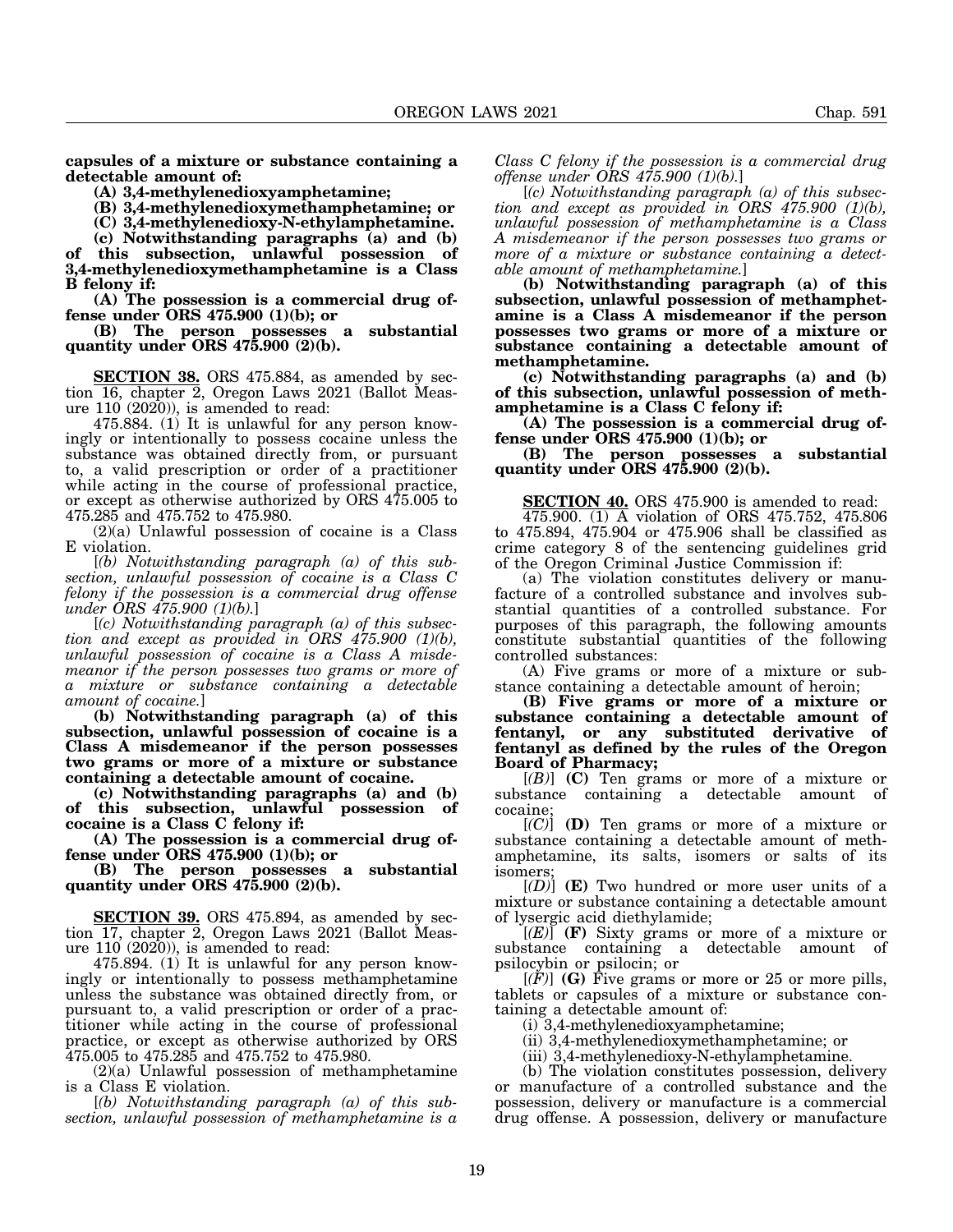is a commercial drug offense for purposes of this subsection if it is accompanied by at least three of the following factors:

(A) The delivery was of heroin, cocaine, methamphetamine, lysergic acid diethylamide, psilocybin or psilocin and was for consideration;

(B) The offender was in possession of \$300 or more in cash;

(C) The offender was unlawfully in possession of a firearm or other weapon as described in ORS 166.270 (2), or the offender used, attempted to use or threatened to use a deadly or dangerous weapon as defined in ORS 161.015, or the offender was in possession of a firearm or other deadly or dangerous weapon as defined in ORS 161.015 for the purpose of using it in connection with a controlled substance offense;

(D) The offender was in possession of materials being used for the packaging of controlled substances such as scales, wrapping or foil, other than the material being used to contain the substance that is the subject of the offense;

(E) The offender was in possession of drug transaction records or customer lists;

(F) The offender was in possession of stolen property;

(G) Modification of structures by painting, wiring, plumbing or lighting to facilitate a controlled substance offense;

(H) The offender was in possession of manufacturing paraphernalia, including recipes, precursor chemicals, laboratory equipment, lighting, ventilating or power generating equipment;

(I) The offender was using public lands for the manufacture of controlled substances;

(J) The offender had constructed fortifications or had taken security measures with the potential of injuring persons; or

(K) The offender was in possession of controlled substances in an amount greater than:

(i) Three grams or more of a mixture or substance containing a detectable amount of heroin;

**(ii) Three grams or more of a mixture or substance containing a detectable amount of fentanyl, or any substituted derivative of fentanyl as defined by the rules of the Oregon Board of Pharmacy;**

[*(ii)*] **(iii)** Eight grams or more of a mixture or substance containing a detectable amount of cocaine;

[*(iii)*] **(iv)** Eight grams or more of a mixture or substance containing a detectable amount of methamphetamine;

[*(iv)*] **(v)** Twenty or more user units of a mixture or substance containing a detectable amount of lysergic acid diethylamide;

[*(v)*] **(vi)** Ten grams or more of a mixture or substance containing a detectable amount of psilocybin or psilocin; or

[*(vi)*] **(vii)** Four grams or more or 20 or more pills, tablets or capsules of a mixture or substance containing a detectable amount of:

(I) 3,4-methylenedioxyamphetamine;

(II) 3,4-methylenedioxymethamphetamine; or

(III) 3,4-methylenedioxy-N-ethylamphetamine.

(c) The violation constitutes a violation of ORS 475.848, 475.852, 475.868, 475.872, 475.878, 475.882, 475.888, 475.892 or 475.904.

(d) The violation constitutes manufacturing methamphetamine and the manufacturing consists of:

(A) A chemical reaction involving one or more precursor substances for the purpose of manufacturing methamphetamine; or

(B) Grinding, soaking or otherwise breaking down a precursor substance for the purpose of manufacturing methamphetamine.

(e) The violation constitutes a violation of ORS 475.906 (1) or (2) that is not described in ORS 475.907.

(2) A violation of ORS 475.752 or 475.806 to 475.894 shall be classified as crime category 6 of the sentencing guidelines grid of the Oregon Criminal Justice Commission if:

(a) The violation constitutes delivery of heroin, cocaine, methamphetamine 3,4-methylenedioxyamphetamine,

3,4-methylenedioxymethamphetamine or 3,4-methylenedioxy-N-ethylamphetamine and is for consideration.

(b) The violation constitutes possession of **substantial quantities of a controlled substance. For purposes of this paragraph, the following amounts constitute substantial quantities of the following controlled substances**:

(A) Five grams or more of a mixture or substance containing a detectable amount of heroin;

**(B) Five grams or more of a mixture or substance containing a detectable amount of fentanyl, or any substituted derivative of fentanyl as defined by the rules of the Oregon Board of Pharmacy;**

[*(B)*] **(C)** Ten grams or more of a mixture or substance containing a detectable amount of cocaine;

[*(C)*] **(D)** Ten grams or more of a mixture or substance containing a detectable amount of methamphetamine;

[*(D)*] **(E)** Two hundred or more user units of a mixture or substance containing a detectable amount of lysergic acid diethylamide;

[*(E)*] **(F)** Sixty grams or more of a mixture or substance containing a detectable amount of psilocybin or psilocin; or

 $[(F)]$  (G) Five grams or more or 25 or more pills, tablets or capsules of a mixture or substance containing a detectable amount of:

(i) 3,4-methylenedioxyamphetamine;

(ii) 3,4-methylenedioxymethamphetamine; or

(iii) 3,4-methylenedioxy-N-ethylamphetamine.

(3) Any felony violation of ORS 475.752 or 475.806 to 475.894 not contained in subsection (1) or (2) of this section shall be classified as[*:*]

[*(a)*] crime category 4 of the sentencing guidelines grid of the Oregon Criminal Justice Commis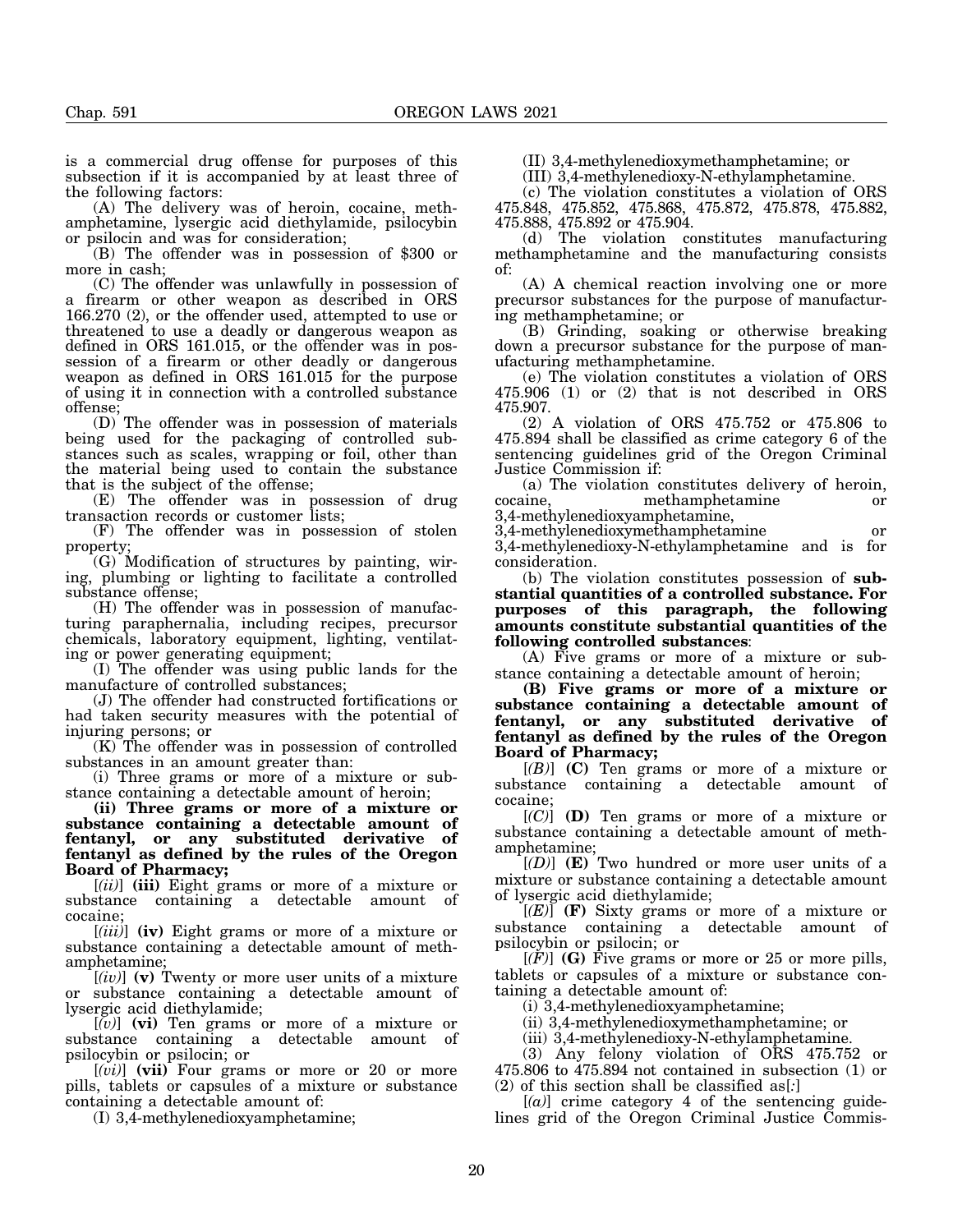sion if the violation involves delivery or manufacture of a controlled substance**.**[*; or*]

[*(b) Crime category 1 of the sentencing guidelines grid of the Oregon Criminal Justice Commission if the violation involves possession of a controlled substance.*]

(4) In order to prove a commercial drug offense, the state shall plead in the accusatory instrument sufficient factors of a commercial drug offense under subsections (1) and (2) of this section. The state has the burden of proving each factor beyond a reasonable doubt.

(5) As used in this section, "mixture or substance" means any mixture or substance, whether or not the mixture or substance is in an ingestible or marketable form at the time of the offense.

**SECTION 41.** ORS 475.925 is amended to read:

475.925. When a person is convicted of the unlawful delivery or manufacture of a controlled substance, the court shall sentence the person to a term of incarceration ranging from:

(1) 58 months to 130 months, depending on the person's criminal history, if the delivery or manufacture involves:

(a) 500 grams or more of a mixture or substance containing a detectable amount of cocaine;

(b) 500 grams or more of a mixture or substance containing a detectable amount of methamphetamine, its salts, isomers or salts of its isomers;

(c) 100 grams or more of a mixture or substance containing a detectable amount of heroin; [*or*]

**(d) 100 grams or more of a mixture or substance containing a detectable amount of fentanyl, or any substituted derivative of fentanyl as defined by the rules of the Oregon Board of Pharmacy; or**

[*(d)*] **(e)** 100 grams or more or 500 or more pills, tablets or capsules of a mixture or substance containing a detectable amount of ecstasy.

(2) 34 months to 72 months, depending on the person's criminal history, if the delivery or manufacture involves:

(a) 100 grams or more of a mixture or substance containing a detectable amount of cocaine;

(b) 100 grams or more of a mixture or substance containing a detectable amount of methamphetamine, its salts, isomers or salts of its isomers;

(c) 50 grams or more of a mixture or substance containing a detectable amount of heroin; [*or*]

**(d) 50 grams or more of a mixture or substance containing a detectable amount of fentanyl, or any substituted derivative of fentanyl as defined by the rules of the Oregon Board of Pharmacy; or**

[*(d)*] **(e)** 50 grams or more or 250 or more pills, tablets or capsules of a mixture or substance containing a detectable amount of ecstasy.

**SECTION 42.** ORS 475.235 is amended to read: 475.235. (1) It is not necessary for the state to negate any exemption or exception in ORS 475.005 to 475.285 and 475.752 to 475.980 in any complaint,

information, indictment or other pleading or in any trial, hearing or other proceeding under ORS 475.005 to 475.285 and 475.752 to 475.980. The burden of proof of any exemption or exception is upon the person claiming it.

(2) In the absence of proof that a person is the duly authorized holder of an appropriate registration or order form issued under ORS 475.005 to 475.285 and 475.752 to 475.980, the person is presumed not to be the holder of the registration or form. The burden of proof is upon the person to rebut the presumption.

 $(3)(a)$  When a controlled substance is at issue in a criminal proceeding before a grand jury, at a preliminary hearing, in a proceeding on a district attorney's information**, during a proceeding on a Class E violation** or for purposes of an early disposition program, it is prima facie evidence of the identity of the controlled substance if:

(A) A sample of the controlled substance is tested using a presumptive test for controlled substances;

(B) The test is conducted by a law enforcement officer trained to use the test or by a forensic scientist; and

(C) The test is positive for the particular controlled substance.

(b) When the identity of a controlled substance is established using a presumptive test for purposes of a criminal proceeding before a grand jury, a preliminary hearing, a proceeding on a district attorney's information or an early disposition program, the defendant, upon notice to the district attorney, may request that the controlled substance be sent to a state police forensic laboratory for analysis. **The defendant may not make a request under this paragraph concerning a controlled substance at issue in a proceeding on a Class E violation.**

(4) Notwithstanding any other provision of law, in all prosecutions in which an analysis of a controlled substance or sample was conducted, a certified copy of the analytical report signed by the director of a state police forensic laboratory or the analyst or forensic scientist conducting the analysis shall be admitted as prima facie evidence of the results of the analytical findings unless the defendant has provided notice of an objection in accordance with subsection (5) of this section.

(5) If the defendant intends to object at trial to the admission of a certified copy of an analytical report as provided in subsection (4) of this section, not less than 15 days prior to trial the defendant shall file written notice of the objection with the court and serve a copy on the district attorney.

(6) As used in this section:

(a) "Analyst" means a person employed by the Department of State Police to conduct analysis in forensic laboratories established by the department under ORS 181A.150.

(b) "Presumptive test" includes, but is not limited to, chemical tests using Marquis reagent,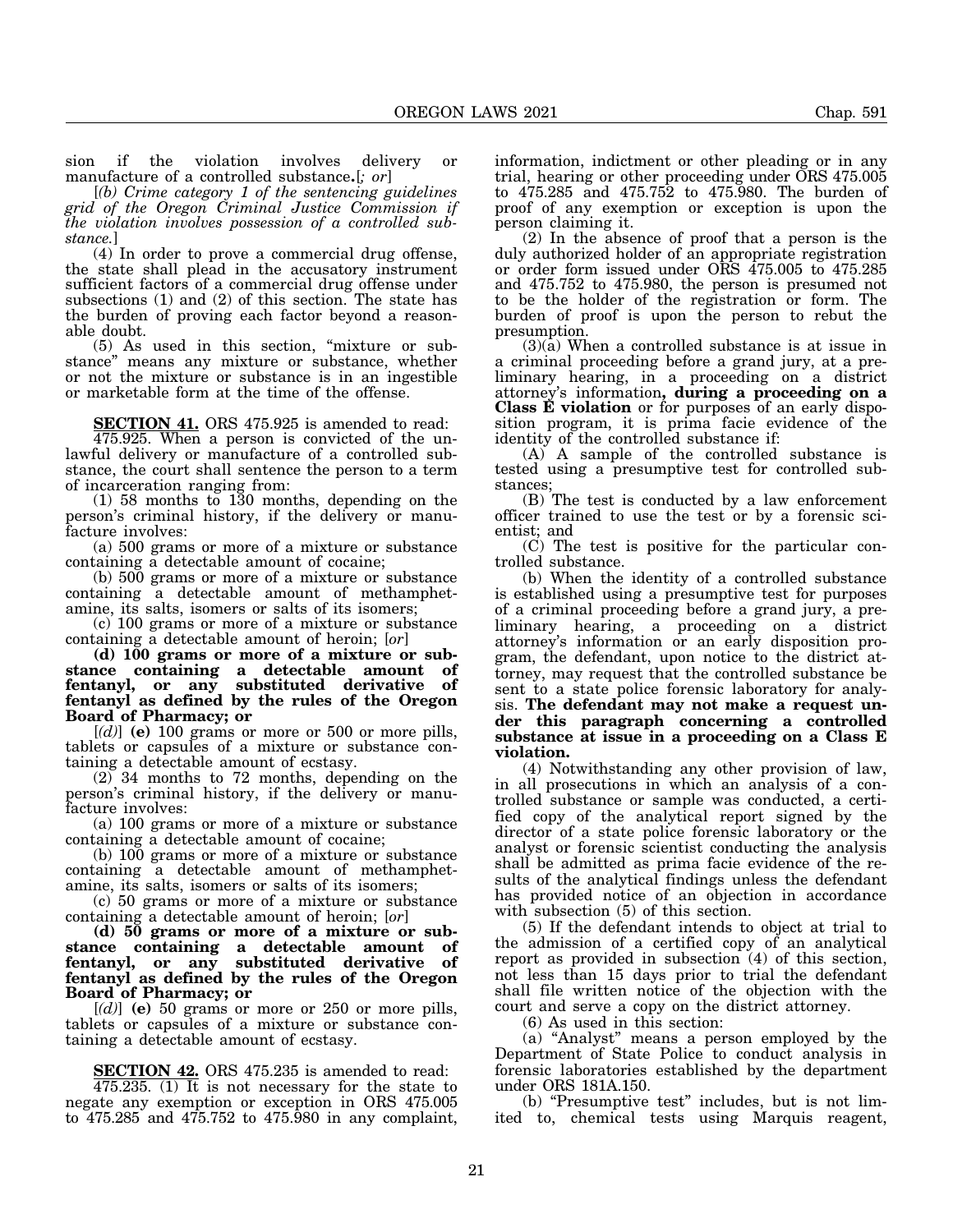Duquenois-Levine reagent, Scott reagent system or modified Chen's reagent.

## **CONFORMING AMENDMENTS**

**SECTION 43.** ORS 161.570 is amended to read: 161.570. (1) As used in this section, "nonperson felony" has the meaning given that term in the rules of the Oregon Criminal Justice Commission.

(2) A district attorney may elect to treat a Class nonperson felony or a violation of ORS 475.752 (7)**(b)**, 475.854 [*(2)(b)*] **(2)(c)** or 475.874 [*(2)(b)*] **(2)(c)** as a Class A misdemeanor. The election must be made by the district attorney orally or in writing at the time of the first appearance of the defendant. If a district attorney elects to treat a Class C felony or a violation of ORS 475.752 (7)**(b)**, 475.854 [*(2)(b)*] **(2)(c)** or 475.874 [*(2)(b)*] **(2)(c)** as a Class A misdemeanor under this subsection, the court shall amend the accusatory instrument to reflect the charged offense as a Class A misdemeanor.

(3) If, at some time after the first appearance of a defendant charged with a Class C nonperson felony or a violation of ORS 475.752 (7)**(b)**, 475.854 [*(2)(b)*] **(2)(c)** or 475.874 [*(2)(b)*] **(2)(c)**, the district attorney and the defendant agree to treat the charged offense as a Class A misdemeanor, the court may allow the offense to be treated as a Class A misdemeanor by stipulation of the parties.

(4) If a Class C felony or a violation of ORS 475.752 (7)**(b)**, 475.854 [*(2)(b)*] **(2)(c)** or 475.874  $[(2)(b)]$  (2)(c) is treated as a Class A misdemeanor under this section, the court shall clearly denominate the offense as a Class A misdemeanor in any judgment entered in the matter.

(5) If no election or stipulation is made under this section, the case proceeds as a felony.

(6) Before a district attorney may make an election under subsection (2) of this section, the district attorney shall adopt written guidelines for determining when and under what circumstances the election may be made. The district attorney shall apply the guidelines uniformly.

(7) Notwithstanding ORS 161.635, the fine that a court may impose upon conviction of a misdemeanor under this section may not:

(a) Be less than the minimum fine established by ORS 137.286 for a felony; or

(b) Exceed the amount provided in ORS 161.625 for the class of felony receiving Class A misdemeanor treatment.

**SECTION 44.** ORS 423.478, as amended by section 20, chapter 2, Oregon Laws 2021 (Ballot Measure  $110$   $(2020)$ , is amended to read:

423.478. (1) The Department of Corrections shall:

(a) Operate prisons for offenders sentenced to terms of incarceration for more than 12 months;

(b) Provide central information and data services sufficient to:

(A) Allow tracking of offenders; and

(B) Permit analysis of correlations between sanctions, supervision, services and programs, and future criminal conduct; and

(c) Provide interstate compact administration and jail inspections.

(2) Subject to ORS 423.483, [*the*] **a** county, in partnership with the department, shall assume responsibility for community-based supervision, sanctions and services for offenders convicted of felonies or designated drug-related misdemeanors who are:

(a) On parole;

(b) On probation;

(c) On post-prison supervision;

(d) Sentenced, on or after January 1, 1997, to 12 months or less incarceration;

(e) Sanctioned, on or after January 1, 1997, by a court or the State Board of Parole and Post-Prison Supervision to 12 months or less incarceration for violation of a condition of parole, probation or postprison supervision; or

(f) On conditional release under ORS 420A.206.

(3) Notwithstanding the fact that the court has sentenced a person to a term of incarceration, when an offender is committed to the custody of the supervisory authority of a county under ORS 137.124  $(2)$  or  $(4)$ , the supervisory authority may execute the sentence by imposing sanctions other than incarceration if deemed appropriate by the supervisory authority. If the supervisory authority releases a person from custody under this subsection and the person is required to report as a sex offender under ORS 163A.010, the supervisory authority, as a condition of release, shall order the person to report to the Department of State Police, a city police department or a county sheriff's office or to the supervising agency, if any:

(a) When the person is released;

(b) Within 10 days of a change of residence;

(c) Once each year within 10 days of the person's birth date;

(d) Within 10 days of the first day the person works at, carries on a vocation at or attends an institution of higher education; and

(e) Within 10 days of a change in work, vocation or attendance status at an institution of higher education.

(4) As used in this section:

(a) "Attends," "institution of higher education," "works" and "carries on a vocation" have the meanings given those terms in ORS 163A.005.

(b) "Designated drug-related misdemeanor" means:

(A) Unlawful possession of methadone under ORS 475.824 [*(2)(c)*] **(2)(b)**;

(B) Unlawful possession of oxycodone under ORS 475.834 [*(2)(c)*] **(2)(b)**;

(C) Unlawful possession of heroin under ORS 475.854 [*(2)(c)*] **(2)(b)**;

possession of 3,4-methylenedioxymethamphetamine under ORS 475.874 [*(2)(c)*] **(2)(b)**;

(E) Unlawful possession of cocaine under ORS 475.884  $[(2)(c)]$  (2)(b); or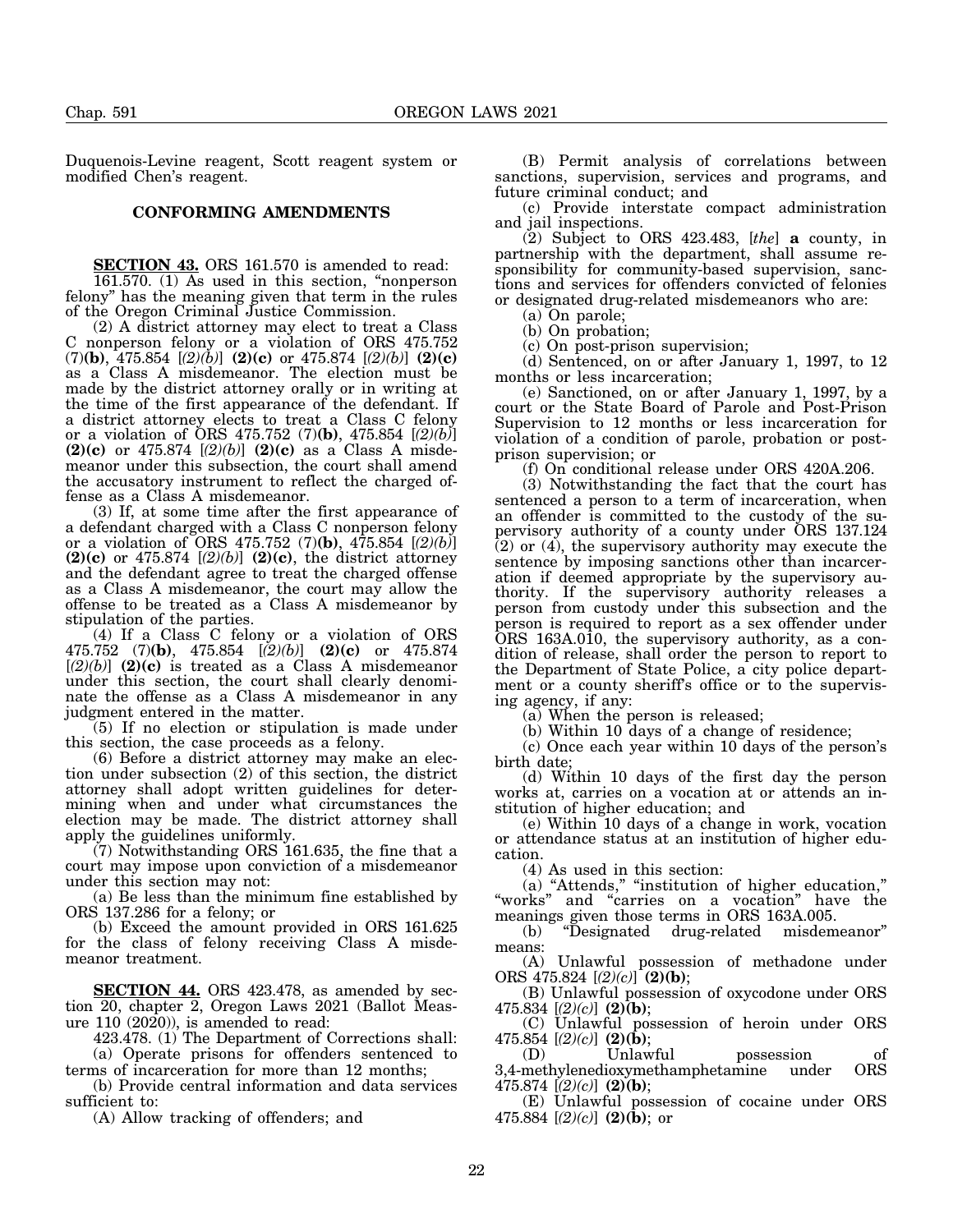(F) Unlawful possession of methamphetamine under ORS 475.894 [*(2)(c)*] **(2)(b)**.

**SECTION 44a. If Senate Bill 497 becomes law, section 3, chapter 581, Oregon Laws 2021 (Enrolled Senate Bill 497) (amending ORS 423.478), is repealed and ORS 423.478, as amended by section 20, chapter 2, Oregon Laws 2021 (Ballot Measure 110 (2020)), and section 44 of this 2021 Act, is amended to read:**

423.478. (1) The Department of Corrections shall: (a) Operate prisons for offenders sentenced to

terms of incarceration for more than 12 months;

(b) Provide central information and data services sufficient to:

(A) Allow tracking of offenders; and

(B) Permit analysis of correlations between sanctions, supervision, services and programs, and future criminal conduct; and

(c) Provide interstate compact administration and jail inspections.

(2) Subject to ORS 423.483, [*a*] **each** county, in partnership with the department, shall assume responsibility for community-based supervision, sanctions and services for offenders convicted of felonies**,** [*or*] designated drug-related misdemeanors **or designated person misdemeanors** who are:

(a) On parole;

(b) On probation;

(c) On post-prison supervision;

(d) Sentenced, on or after January 1, 1997, to 12 months or less incarceration;

(e) Sanctioned, on or after January 1, 1997, by a court or the State Board of Parole and Post-Prison Supervision to 12 months or less incarceration for violation of a condition of parole, probation or postprison supervision; or

(f) On conditional release under ORS 420A.206.

(3) Notwithstanding the fact that the court has sentenced a person to a term of incarceration, when an offender is committed to the custody of the supervisory authority of a county under ORS 137.124 (2) or (4), the supervisory authority may execute the sentence by imposing sanctions other than incarceration if deemed appropriate by the supervisory authority. If the supervisory authority releases a person from custody under this subsection and the person is required to report as a sex offender under ORS 163A.010, the supervisory authority, as a condition of release, shall order the person to report to the Department of State Police, a city police department or a county sheriff's office or to the supervising agency, if any:

(a) When the person is released;

(b) Within 10 days of a change of residence;

(c) Once each year within 10 days of the person's birth date;

(d) Within 10 days of the first day the person works at, carries on a vocation at or attends an institution of higher education; and

(e) Within 10 days of a change in work, vocation or attendance status at an institution of higher education.

(4) As used in this section:

(a) "Attends," "institution of higher education," "works" and "carries on a vocation" have the meanings given those terms in ORS 163A.005.

(b) "Designated drug-related misdemeanor" means:

(A) Unlawful possession of methadone under ORS 475.824 (2)(b);

(B) Unlawful possession of oxycodone under ORS 475.834 (2)(b);

(C) Unlawful possession of heroin under ORS 475.854 (2)(b);

(D) Unlawful possession of<br>methylenedioxymethamphetamine under ORS  $3,4$ -methylenedioxymethamphetamine 475.874 (2)(b);

(E) Unlawful possession of cocaine under ORS 475.884 (2)(b); or

(F) Unlawful possession of methamphetamine under ORS 475.894 (2)(b).

**(c) "Designated person misdemeanor" means:**

**(A) Assault in the fourth degree constituting domestic violence if the judgment document is as described in ORS 163.160 (4);**

**(B) Menacing constituting domestic violence if the judgment document is as described in ORS 163.190 (3); or**

**(C) Sexual abuse in the third degree under ORS 163.415.**

**SECTION 44b. If Senate Bill 497 becomes law, section 6, chapter 581, Oregon Laws 2021 (Enrolled Senate Bill 497), is repealed.**

**SECTION 44c. If Senate Bill 497 becomes law, notwithstanding any other provision of law, the General Fund appropriation made to the Department of Corrections by section 1 (4), chapter 468, Oregon Laws 2021 (Enrolled House Bill 5004), for the biennium beginning July 1, 2021, for community corrections, is increased by \$7,060,171, in order to implement the amendments to ORS 423.478 by section 44a of this 2021 Act.**

**SECTION 44d. If Senate Bill 497 becomes law, sections 44b and 44c of this 2021 Act and the amendments to ORS 423.478 by section 44a of this 2021 Act become operative on January 1, 2022.**

**SECTION 45.** ORS 135.242 is amended to read:

135.242. (1) When a defendant is charged with an offense described in subsection (7) of this section, the court may not release the defendant on any form of release other than a security release and shall set a security amount of not less than \$500,000 if the court finds:

(a) Except when the defendant is charged by indictment, that there is probable cause to believe that the defendant committed the crime; and

(b) By clear and convincing evidence that there is a danger that the defendant will: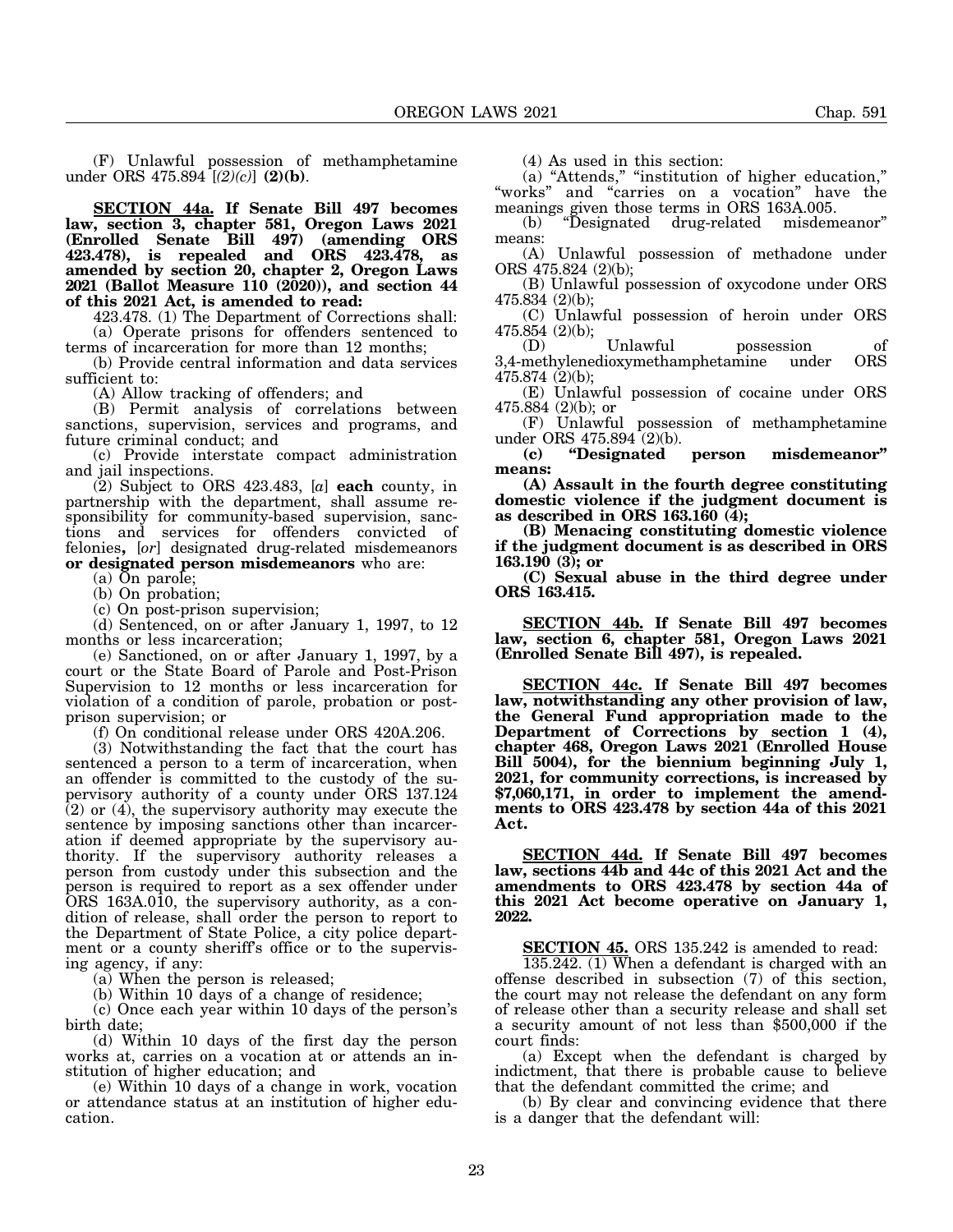(A) Fail to appear in court at all appropriate times;

(B) Commit a new criminal offense; or

(C) Pose a threat to the reasonable protection of the public.

(2) If the defendant wants to have a hearing on the issue of release, the defendant must request the hearing at the time of arraignment in circuit court. If the defendant requests a release hearing, the court must hold the hearing within five days of the request.

(3) At the release hearing, unless the state stipulates to the setting of a security amount less than \$500,000, the court shall make the inquiry set forth in subsection (1) of this section. The state has the burden of producing evidence at the release hearing subject to ORS 40.015 (4).

(4) The defendant may be represented by counsel and may present evidence on any relevant issue. However, the hearing may not be used for purposes of discovery.

(5) If the court determines that the defendant is eligible for a security amount of less than \$500,000, the court shall reduce the security amount to an amount not less than \$50,000 and may set other appropriate conditions of release.

(6) When a defendant who has been released after posting the security amount described in subsection (5) of this section violates a condition of release and the violation:

(a) Constitutes a new criminal offense, the court shall cause the defendant to be taken back into custody and shall impose a security amount of not less than \$500,000.

(b) Does not constitute a new criminal offense, the court may order the defendant to be taken back into custody, may order the defendant held pending trial and may set a security amount of not less than \$250,000.

(7) The offenses to which subsection (1) of this section applies are:

(a) Manufacture of methamphetamine under ORS 475.886.

(b) Manufacture of methamphetamine within 1,000 feet of a school under ORS 475.888.

(c) Delivery of methamphetamine within 1,000 feet of a school under ORS 475.892.

(d) Delivery of methamphetamine under ORS 475.890 if the delivery involves:

(A) Substantial quantities of methamphetamine under ORS 475.900  $[(1)(a)(C)]$  (1)(a)(D); or

(B) A commercial drug offense under ORS 475.900 (1)(b).

(e) Delivery of methamphetamine to a minor under ORS 475.906.

(8) Nothing in this section affects the ability of a county court or board of commissioners of a county to adopt or implement a jail capacity limit and action plan under ORS 169.042 to 169.046.

# **PENDING CHARGES**

**SECTION 46. (1) Notwithstanding ORS 161.566, a prosecuting attorney may elect to treat as a Class E violation any offense that would constitute a Class E violation had the offense been committed on or after February 1, 2021, as described in this section.**

**(2) If the prosecuting attorney elects to treat an offense as a Class E violation under this section, with the consent of the defendant and as part of the same hearing, the prosecuting attorney shall move to dismiss the original offense and simultaneously initiate a Class E violation proceeding. In providing consent under this subsection, the defendant waives any challenge to the Class E violation under ORS 131.125.**

**(3) If, at the hearing described in subsection (2) of this section, the court has received verification that the defendant has obtained a screening through a Behavioral Health Resource Network, including the telephone hotline described in section 23 (1), chapter 2, Oregon Laws 2021 (Ballot Measure 110 (2020)), or any other equivalent or more intensive treatment contact, the court shall dismiss the citation.**

## **EFFECTIVE AND OPERATIVE DATES**

**SECTION 47.** Section 25, chapter 2, Oregon Laws 2021 (Ballot Measure 110 (2020)), is amended to read:

**Sec. 25.** [*Effective and Operative Dates.*] (1) [*This Act*] **Chapter 2, Oregon Laws 2021 (Ballot Measure 110 (2020)),** shall become effective pursuant to Article IV, section 1 (4)(d)**,** of the Oregon Constitution.

(2) **Section 22, chapter 2, Oregon Laws 2021 (Ballot Measure 110 (2020)), and** the amendments to statutes by [*section*] **sections** 11 to [*section*] 21, [*and section 22,*] **chapter 2, Oregon Laws 2021 (Ballot Measure 110 (2020)),** become operative on February 1, 2021.

#### **REPEAL**

**SECTION 48. Section 24a of this 2021 Act is repealed on January 2, 2024.**

### **CAPTIONS**

**SECTION 49. The unit captions used in this 2021 Act are provided only for the convenience of the reader and do not become part of the statutory law of this state or express any legislative intent in the enactment of this 2021 Act.**